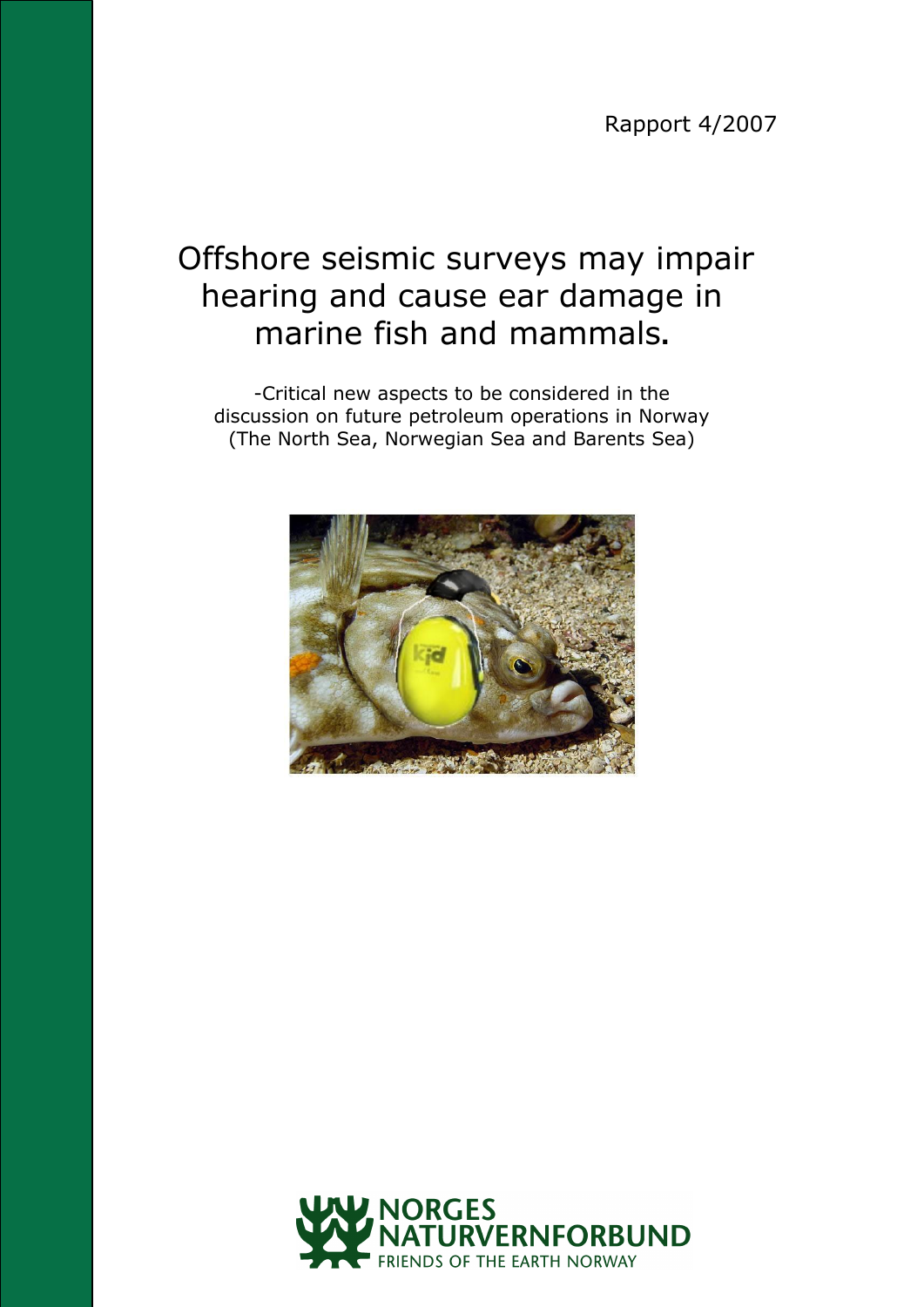Authors: Per-Erik Schulze. M Sc. Marine Biology. Alf Ring Pettersen. M App Sc. Marine Natural Resource Management.

Front-page photo: Flatfish by Kåre Telnes, [www.seawater.no,](http://www.seawater.no/) slightly modified by the authors.

ISBN: 978-82-7478-261-7

.

Kragerø/Bergen, 21.8.2007

Norges Naturvernforbund/Friends of The Earth Norway (FoEN) Norwegian Society for the Conservation of Nature. Member of Friends of The Earth International and IUCN. Post-box 342 Sentrum 0101 Oslo Phone: +47 23 10 96 10 E-post: [naturvern@naturvern.no](mailto:naturvern@naturvern.no) [www.naturvern.no](http://www.naturvern.no/)

*FoEN was founded in 1914 and is Norway's largest environmental conservation organization with a total of about 28,000 members. FoEN is a nationwide organization with branches in all counties, and 155 local groups scattered throughout Norway.*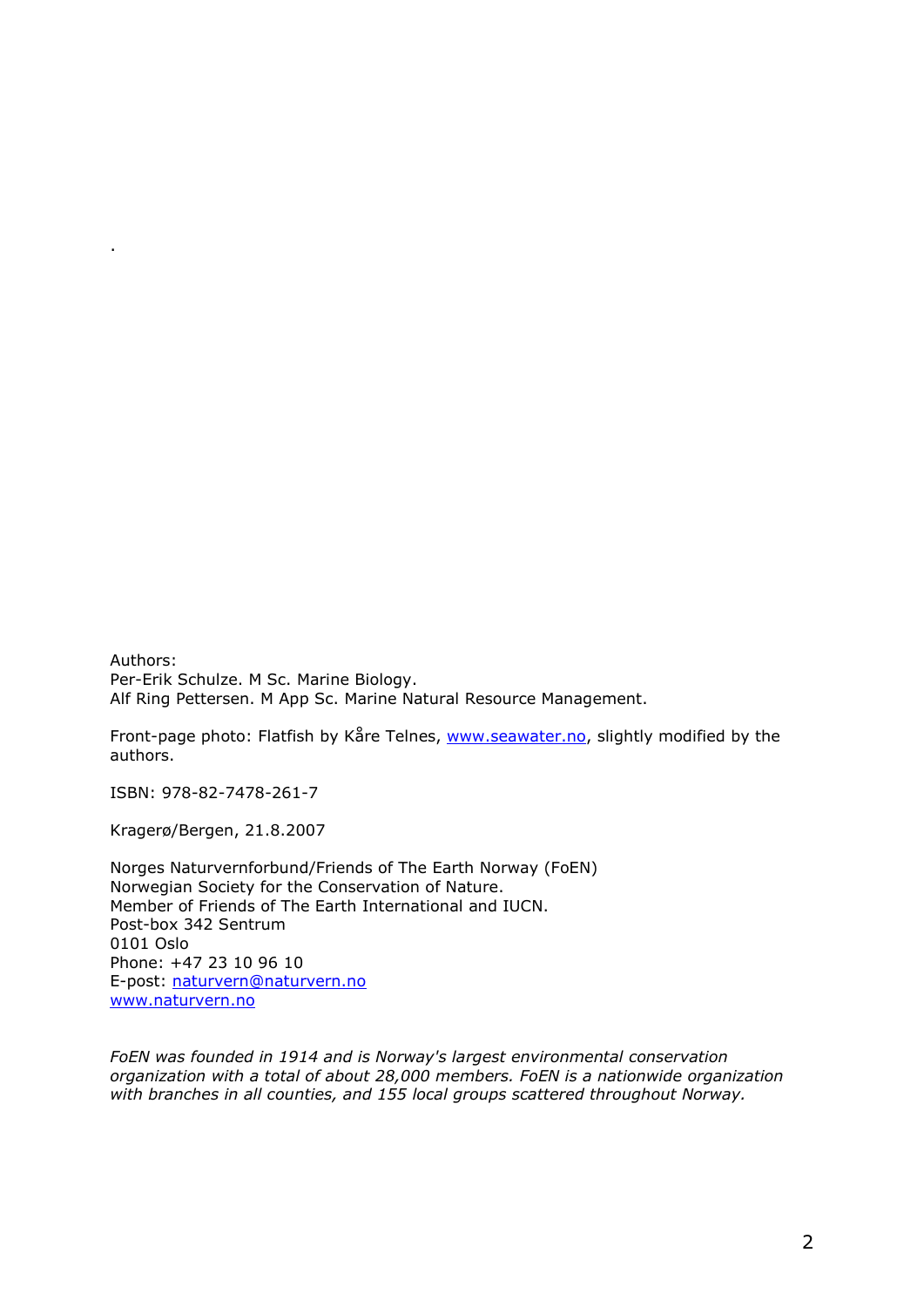*"There are local "hot-spots" of ambient noise all over the globe, of course. We have been in the North and Norwegian Seas on many acoustic experiments, and listening to the raw output from hydrophones deployed from the research vessel, the entire soundscape is often dominated by the repetitive 'boom...boom...' of distant geophysical surveying."*

*Potter and Delory (1998), Acoustic Research Laboratory of the University of Singapore*

#### *Table of contents*

| 5 Seismic surveys on the Norwegian shelf, regulations and practises 9  |  |
|------------------------------------------------------------------------|--|
| 6 The noise from seismic surveys listened to from a fish ear  9        |  |
|                                                                        |  |
|                                                                        |  |
| 9 How much of a Norwegian seismic petroleum survey can an animal stand |  |
|                                                                        |  |
|                                                                        |  |
|                                                                        |  |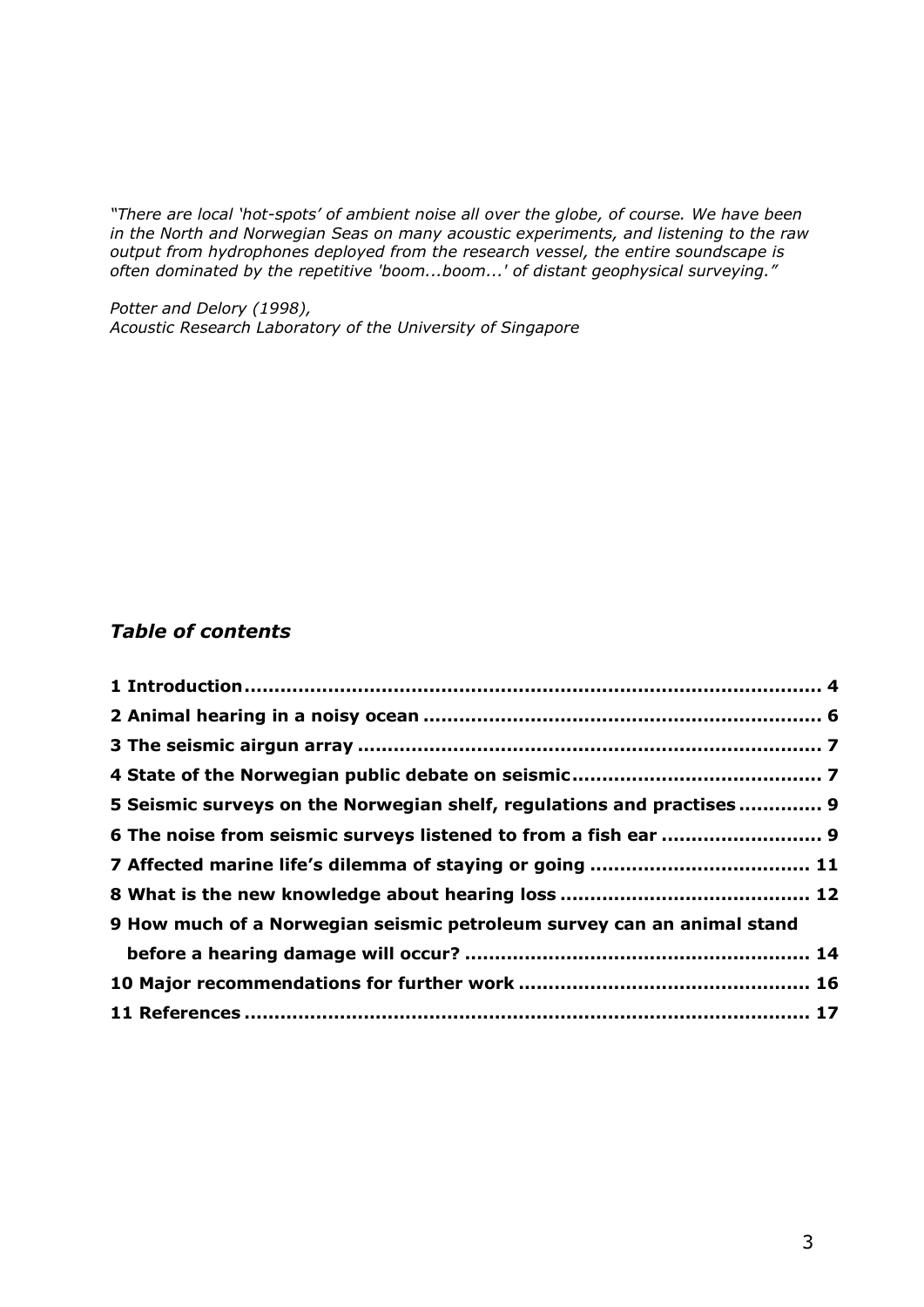# <span id="page-3-0"></span>**1 Introduction**

Seismic airgun arrays used by the offshore oil and gas industry introduce one of the strongest known sources of noise into the marine environment. Several marine fish, whales and other animals have been shown to react to this noise up to several kilometres away from the source (IACMST 2006). Norwegian waters are among the areas most extensively used for petroleum exploration in the world (NRDC 2005), and have been so for more than thirty years. It has been a continuous growth in the number of applications for seismic surveys on the Norwegian shelf the latest years (OD 2006). The main companies are the two Norwegian ones, Hydro and Statoil, followed by well-known international oil companies like Elf, Shell, Esso and BP. The main geophysical contractors are PGS and WesternGeco (see Figure 1 and 2).

These companies are currently claiming to proceed with a zero-emission policy in Norwegian waters, regarding pollution. However, there are few measures taken to avoid adverse impacts on marine life during the Norwegian seismic surveys. No formal guidelines are yet established other than for avoiding direct conflicts with fisheries. This in contrast to an international movement the last few years towards encouraging the nations to take a stricter attitude against noise pollution in the oceans, exemplified by clear statements from both UN (2005), IUCN (2004) and IWC (2004). Norway was in fact the only nation not sharing the concerns of the IUCN declaration, by stating for the record: "We think the resolution is premature and the extent of the problem first should be identified." (IUCN 2004)

The current situation is hence that while low energy seismic used by biological ocean researchers some places in the world go through a rigid procedure of environmental impact assessment (Breitzke *et al.* 2006, Boebel *et al.* 2005, LGL 2005), and some commercial surveys face very strict rules for avoiding harassment of marine mammals (US National Marine Fisheries Service 2006), yet the extensive high power seismic surveys in Norwegian waters go on in a way that seems to be determined solely by industrial demands.

This paper aims to contribute towards a reconsideration of the Norwegian positions and practices regarding seismic surveys, by describing the potential extent of the problem regarding sea animal hearing impairment. It is based on the latest biological knowledge and should disturb all actors in this field. We conclude that seismic surveys are at risk of causing hearing loss in particular for stationary fish, and we challenge Norwegian authorities and oil companies to immediately provide a full impact assessment for this.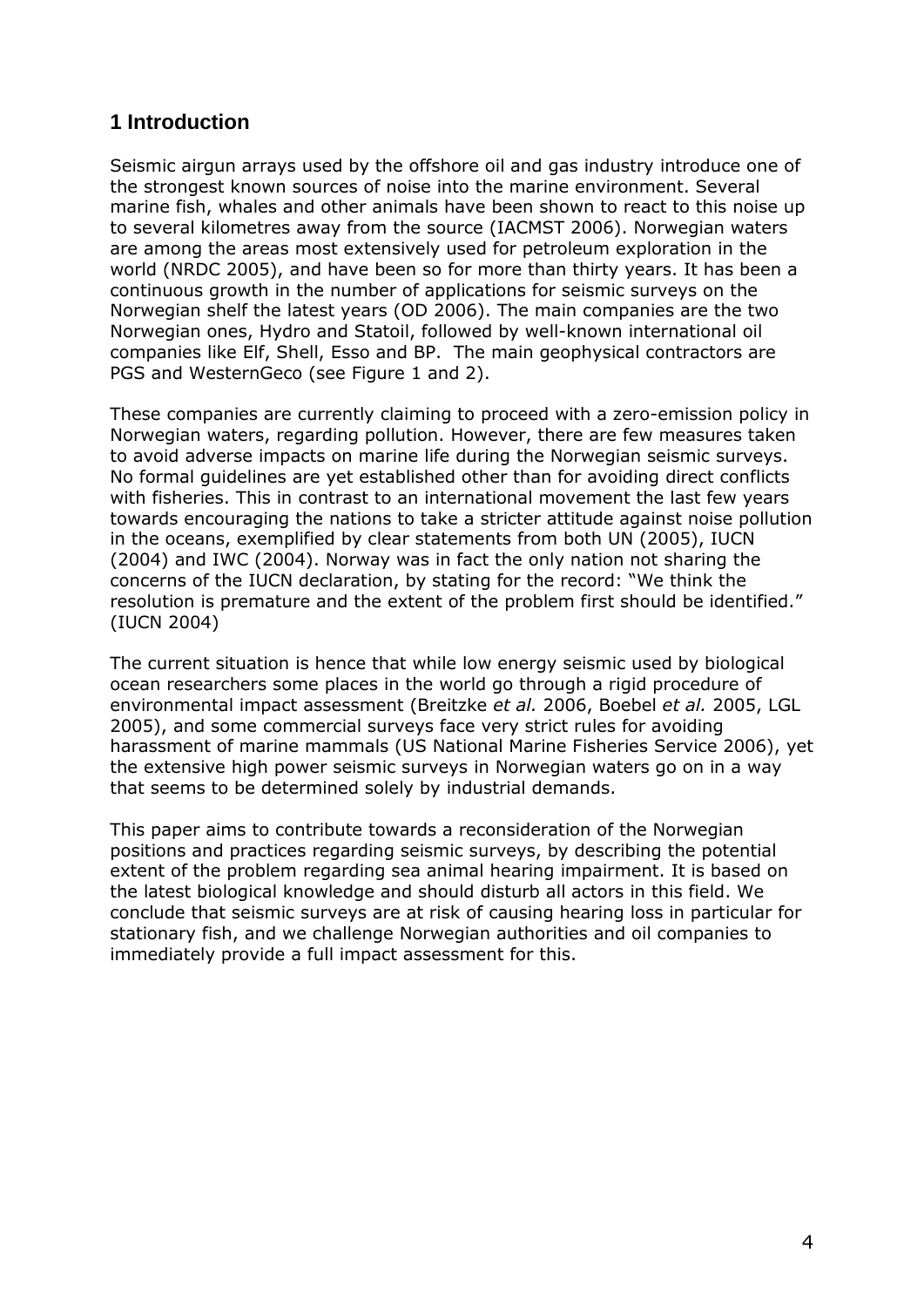





**Figure 2. Seismic surveying on the Norwegian shelf 1997-2006, by ordering company.**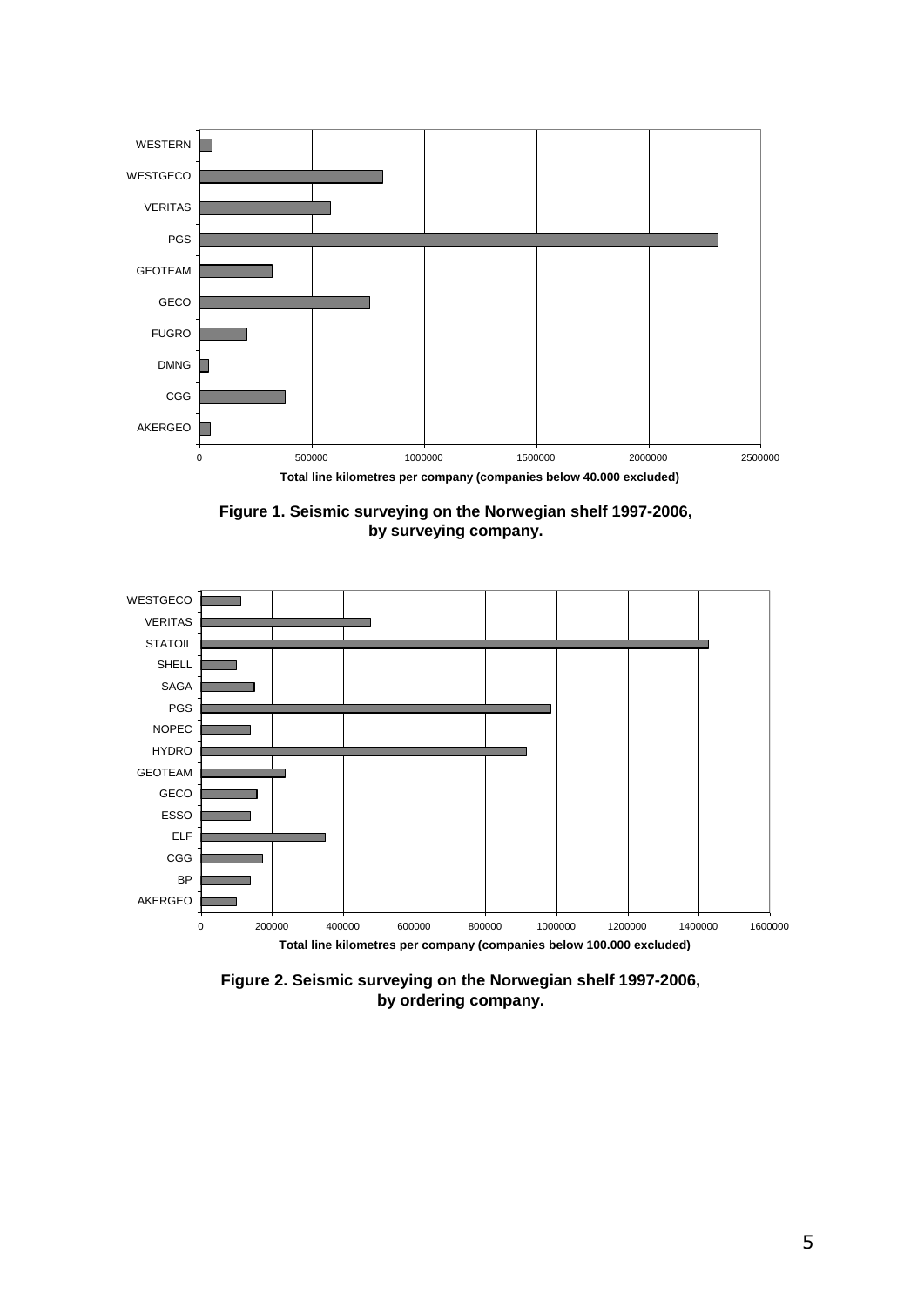# <span id="page-5-0"></span>**2 Animal hearing in a noisy ocean**

Far from traditional beliefs of the ocean as a quiet place, most marine organisms rely to a great extent on sound both for communication, feeding, predator avoidance and navigation (see for example Popper 2003, NRC 2003 or Hasting and Popper 2005). In a large part of the world's oceans there is either little light or low visibility. Here the animal's ability to listen in to, and sophisticatedly process and analyse, sound cues from the environment is probably their most central sense. Several marine animals experience both the near and far environment through auditory senses. It is also evident through for example whale communication across oceans that sound signals in general are propagating much further in the marine than in the terrestrial environment.

Man made marine noise is evident almost everywhere in the marine environment, and clearly has the potential to affect marine life. Noise levels have increased significantly in the world's oceans since industrialization, and have been compared to creating a "fog" which limits the natural auditory "visibility" (see NRDC 2005 for a review). The potential adverse direct impacts have received increased interest the last few years, partly due to new findings linking some mass strandings of cetaceans to the use of naval sonar. Coincidence in time and space between such strandings and naval exercises, together with noise induced pathological findings, has been seen as a general warning that noise has the potential to cause direct physical damage to sea animals in ways not earlier comprehended (ASOC 2005, NRDC 2005, NRC 2005).

The strandings together with what seems a generally growing public interest in marine sound has sparked a great number of literature reviews on marine noise from 2003 up to today: Lincoln 2002, Gausland 2003, Popper 2003, SCAR 2003, 2005 and 2006, Popper *et al*. 2004, Wahlberg *et al*. 2005,Cummins and Brandon 2004, Moriyasu *et al*. 2004, Smith *et al*. 2004, NRC 2003 and 2005, Fisheries and Ocean Canada 2004, ASOC 2005, Hastings and Popper 2005, LGL 2005(annex), IACMST 2006, Madsen *et al*. 2006). This literature goes into details about for example the scaring effects expected for different species in certain scenarios, and summarizes a number of important unknowns and how these ones could be further investigated.

The purpose of this paper is not to provide yet another review, but to direct the attention of the Norwegian petroleum community towards certain parts of the new information: on hearing loss and ear damage, and on the possibility to predict the potential survey impacts.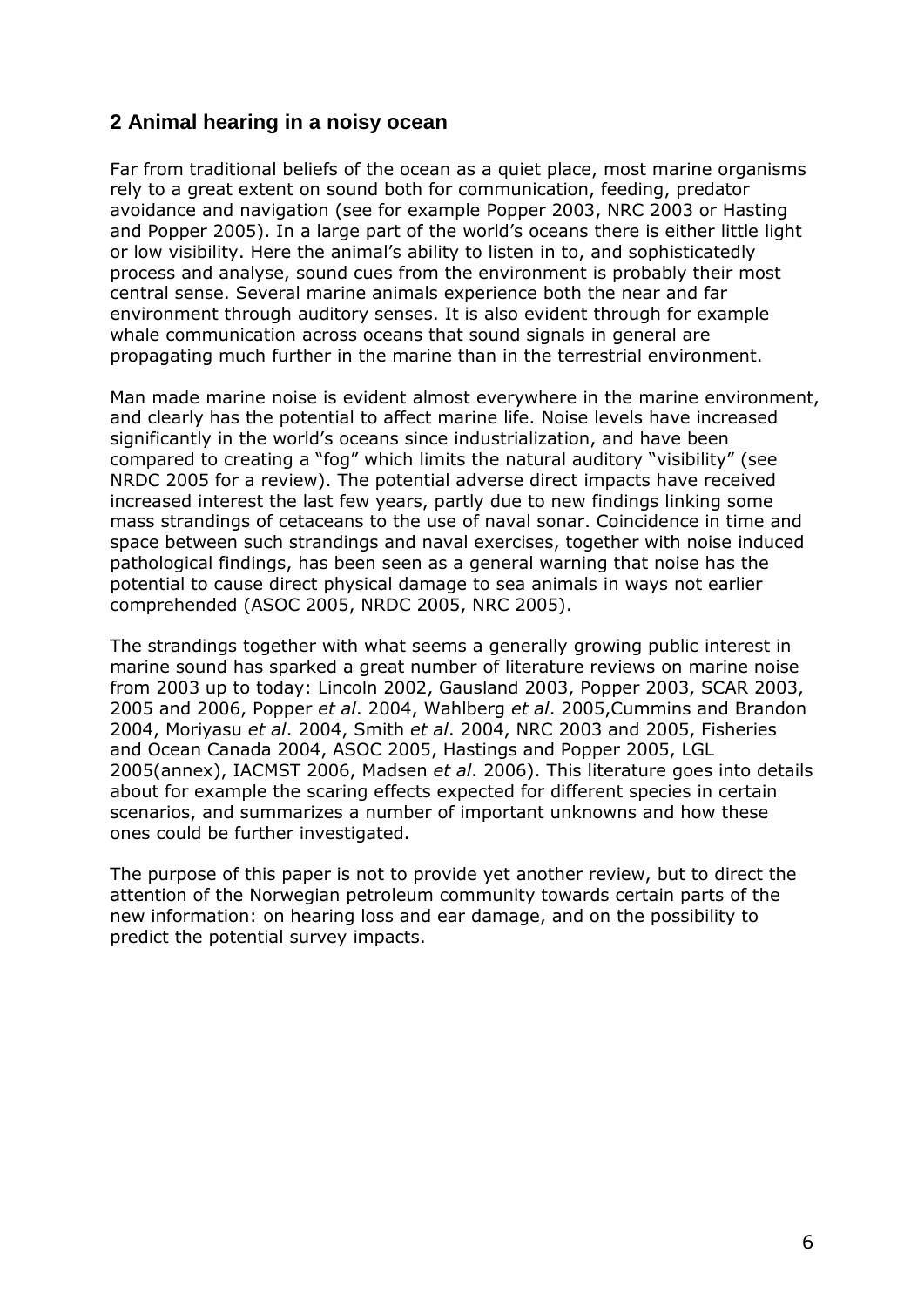# <span id="page-6-0"></span>**3 The seismic airgun array**

Seismic surveying (seismic) is a geophysical way of mapping the geological structures under the earth's surface. The oil industry is using seismic to look for oil and gas in the ocean bed. A strong sound pulse is sent from an artificial source, often created by arrays of airguns, down towards the sea bottom. The sound pulse is reflected from the boundaries separating the geological layers in the subsurface. The signal will re-surface in a few seconds and be picked up by hydrophones. The airguns and hydrophones are usually attached to long cables that are dragged behind the research vessel, which travels in straight survey lines. How long time the signal is using to return tells how far down the different geological structures are. With modern technology it is possible to make big three-dimensional maps of the sub-surface, and thereby find areas that may be a source of oil and gas.

In seismic exploration it is both used two dimensional (2D) and three dimensional (3D) operations. 2D is the simplest and by far the most inexpensive method, as only one air gun array and one seismic cable are used for mapping two-dimensional slices of the sea bottom, with several kilometres distance between each survey line. When performing 3D explorations, the operating vessel is sailing along more closely separated parallel lines (100-500 meters), and most often uses two air gun arrays and 4-10 hydrophone cables. Normal surveys are usually travelling along their survey lines at speeds of around 5 knots (2.5 metres per second), firing a sound pulse every 10 seconds (25 metres), and each survey can go on for weeks covering many hundred square kilometres. It is as well now common to do 4D operations. These are repeated 3D explorations, often used to map how hydrocarbons are moving in the reservoir during exploitation. This is a new method and may lead to increased seismic activity through the exploitation process, and not only in the exploration phase. (Gausland 2003, OLF 2005)

When a new area is being opened for oil exploration, it might be many oil companies interested in mapping the potential of the area. In that way, many companies end up noise polluting the same area.

#### <span id="page-6-1"></span>**4 State of the Norwegian public debate on seismic**

The Norwegian Oil Industry Association (OLF) have shown some interest in the biological effects of seismic surveys, and are arranging an annual seismic conference together with fishery representatives and fishery management representatives. They also support research on fishery effects, and participate in a recent international research initiative by the Organization of Oil and Gas producers (OGP-E&P Sound and Marine Life JIP), in addition to publishing some general information in reports and on the web.

The Norwegian government included seismic in the recent environmental impact assessment (EIA) for new petroleum activities in the northern parts of Norway and the Barents Sea (Norwegian ministry of oil and energy 2003), where it was concluded that effects on any population would be very limited. No new firm guidelines were suggested other than; like before, limit the extent of surveys near large spawning aggregations of fish, and "where possible" avoid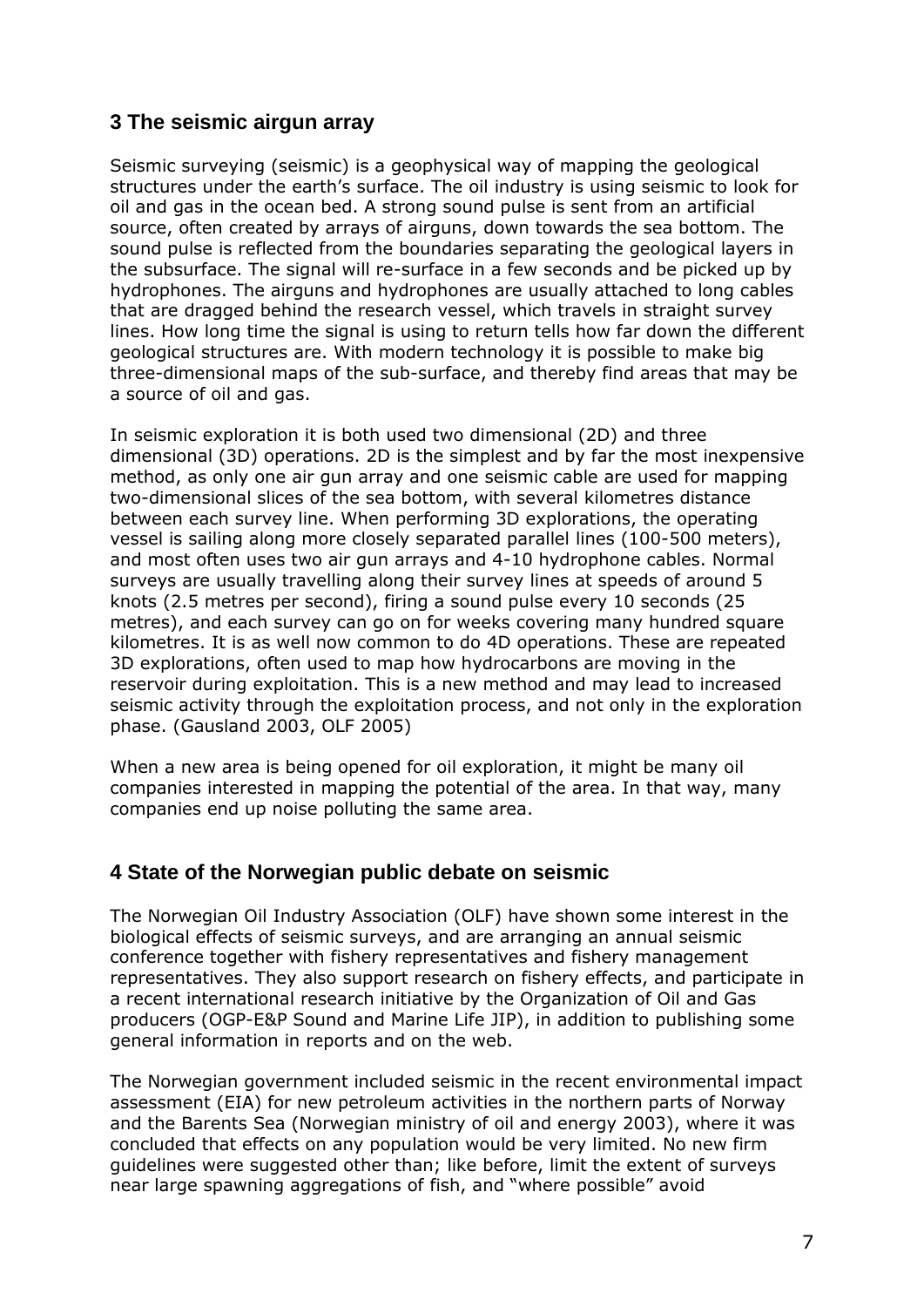interference with known large aggregations of marine mammals such as the Norwegian killer whales. Interestingly the EIA showed that core habitats of resident species of fish and marine mammals exist within most of the major targeted exploration areas in the north. Nevertheless, this did not lead to any precautionary action.

Compared to the international debate Norway lacks public statements about that regular seismic surveys could have any impacts on marine life. That is, other than what is regarded as temporal and ecologically insignificant behavioural reactions. As exploration in the Arctic has been pushed forward over the last years, OLF has summarized their thirty years of experience of petroleum activity in the North Sea slightly provocative to be that there has been no major adverse environmental impacts" (communicated in several direct meetings with FOEN, and also press releases the last few years). Regarding the seismic issue, this leaves a contrast to the opinions of internationally respected and leading scientists on marine sound, exemplified with the following personal communication to the authors:

"*At this point, given the incredible high levels of seismic survey activities that have occurred in the Norwegian Sea area over the past 5-6 years, my guess is that most baleen species and some odontocetes would have experienced permanent hearing losses at selected frequency bands. Fish would be of particular concern… There are times when the level and amount of seismic is so extreme that there is almost no place without noise exposure."*

Dr. Christopher W. Clark, 2003, Senior Scientist, Dept. Neurobiology and Behaviour, Cornell University

One reason supporting the Norwegian confidence in no effects from the petroleum exploration might be that the seismic topic have simply not been considered among "regular emissions" during the retrospective environmental impact assessment programme for the North Sea (Myhre *et al*. 2006). Another reason might be the rather narrow definition of what should be regarded as significant environmental impacts. The Norwegian public debate on seismic up to now has centred solely on potential negative impacts on fisheries due to scaring effect and direct impacts on hot spots of spawners and recruits of major fish stocks. This despite the international growing consensus that not only population level effects but also effects on an individual level such as behavioural impacts (harassment, masking of hearing), and physiological impacts (stress, displacement from optimal areas, temporal or permanent hearing loss) could be regarded as significant environmental impacts.

The principle of "all living being's own intrinsic value" and right to not be unduly harassed could add even a new perspective to the discussion. Of course when it comes to human life quality we set the acceptable limits of noise pollution far lower than what is expected to have any severe direct effects of the individual, and even less has anything to do with population decimations. The threat of fatal injury due to noise should hence be largely irrelevant also to the discussion regarding marine life, and the acceptable impact limits rather be set to ensure a certain quality of life. Regulations could be introduced for example to avoid hearing loss, rest deprivation, or displacement to low quality habitats, in the general marine populations or for endangered species in particular.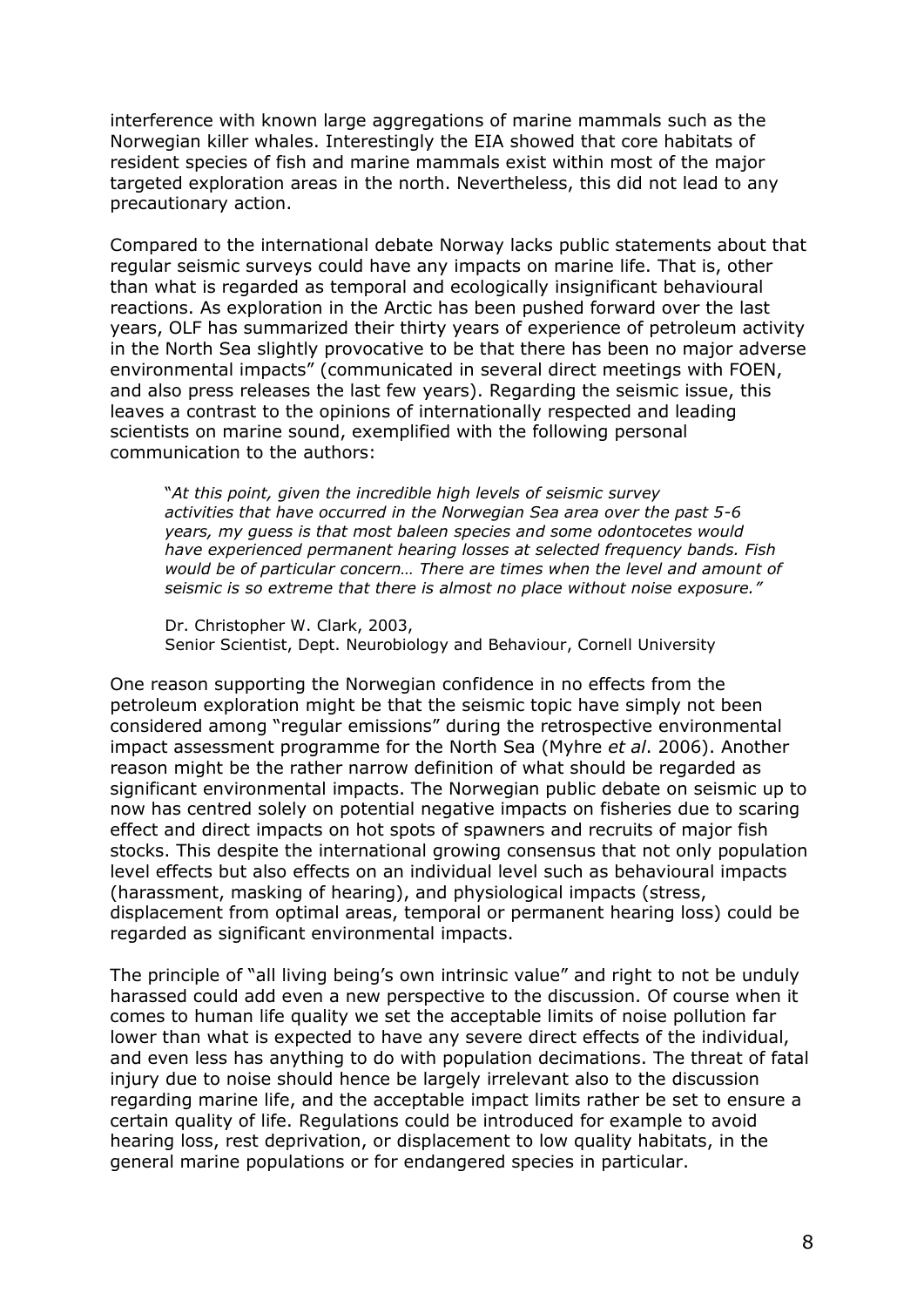## <span id="page-8-0"></span>**5 Seismic surveys on the Norwegian shelf, regulations and practises**

To our knowledge no seismic surveys in Norway has ever been restricted due to pure animal welfare concerns, while potential impacts on fisheries has been a major issue. The main criteria is hence that the survey should be planned to keep justifiable distance from known spawning activity, and from aggregations of boats that are fishing, and from floating and standing fishing gear.

The seismic vessels are obliged to have a person on board that represents the interest of the fisheries. This person has experience from fisheries and is approved by the Directorate of Fisheries. The fishery representative follows a manual made by the Directorate of Fisheries (Fiskeridir 2005). However, the person is chosen and hired by the company that is undertaking the seismic activity. The fishery representative is obliged to write a report to the Directorate of Fisheries, the Direcctorate of Petroleum, and to the company in question. The person function as an advisor and does not have the power to for instance arrest the activity.

There is a fairly simple application procedure prior to a seismic survey in Norway, not including any public hearings or any environmental impact assessment. The seismic company shall at the latest five weeks before the activity takes place simply send a notification to the Norwegian Directorate of Petroleum, the Directorate of Fisheries and the Ministry of Defence. It is a common procedure to send this information to other involved parties as well, such as the Institute of Marine Research and the national fishery organisations.

The Directorate of Fisheries is giving comments regarding the applications for seismic activity. Their advice is based on tracking and catch data (historic fishing activity in the area in time and space) and tries to prevent possible conflicts with the fisheries. Usually, the suggestions from the directorate are implemented. The directorate has not made a manual for how they should handle the applications, and the comments are therefore based on their officers' judgement in each case (pers. comm. G Langedal).

The Institute of Marine Research (IMR) on their hand has partly guidance for how they should handle the applications, based on a report from 1991 (Bjørke *et al.* 1991). IMRs main advice is to keep a security zone around the biggest aggregations of spawners. However, the occurrence of egg/larvae for the major fish stocks like cod, herring and saithe is not found, by IMR, to be important regarding seismic activity (Dalen *et al*. 1996).

Norwegian fishermen have often expressed conflicts with seismic activity, like equipment interference or reduced catches. However, these observations are more often reported verbally and are therefore difficult to synthesize (Pers. Comm. Directorate of Fisheries).

#### <span id="page-8-1"></span>**6 The noise from seismic surveys listened to from a fish ear**

There are several issues with the design of the air gun arrays that should give rise to concern if the aim is to protect and and ensure sustainable management of marine life. Firstly, the sound pulses have a very rapid rise time, and can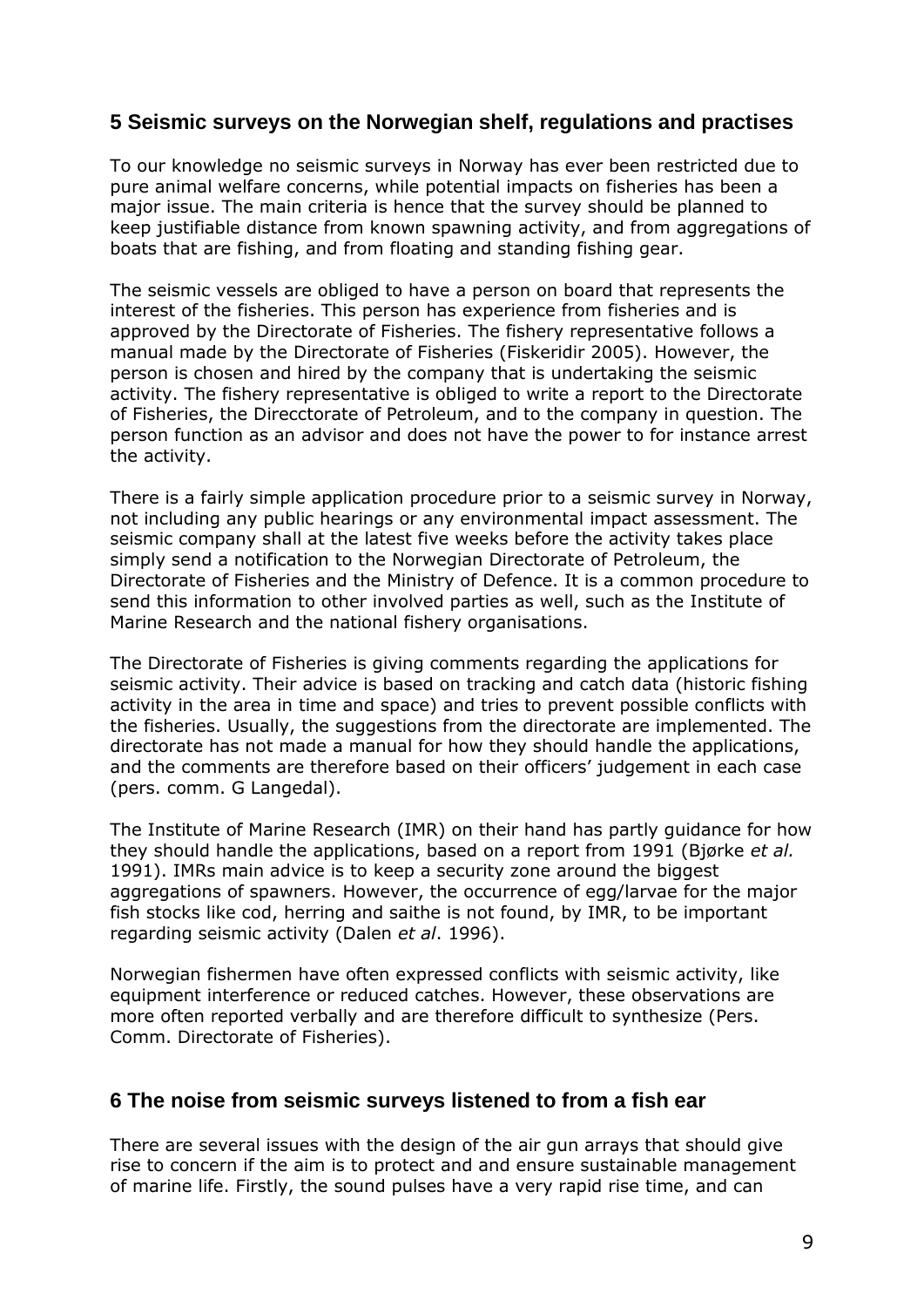hence best be compared with known deleterious impacts such as explosions or pile driving (Popper *et al.* 2005). They also contain a lot of energy compared to equivalent natural pulses of sounds such as whale clicks (Madsen 2005). In the near range (some hundred metres for example) of the airgun array, the sound received at the animals also have a very short duration, and the animals might hence not be able to comprehend its true and potentially deleterious power (Boebel et. al. 2005, SCAR 2003). At longer ranges the received sound pulse may grow into a duration of up to 0.5 second or more due to the way it is reflected and propagated (McCauley *et al*. 2000) and at very long ranges it contributes as longer hums significantly to the background noise levels (see for example studies as described in Moore and Angliss 2006 and Cummins and Brandon 2004).

An airgun array directs it's sound-energy downwards to a focus zone at the seabed below (Caldwell and Dragoset 2000, Dragoset 2000). The sound pressure decreases with distance both horizontally and vertically, but due to the way noise propagates in the ocean, noise levels measured from midwater and down to the seabed are always much higher than in the surface waters around the seismic vessel (see for example measured by McCauley *et al*. 2000 and 2003, Tolstoy *et al*. 2004, or modelled by Alexander *et al*. 2005).

The sound pulse from the air gun penetrates the seabed. It will travel through the seabed not only vertically and return to the hydrophones, but also horizontally in the seabed substrate. This head wave may affect bottom dwelling animals more strongly and directly than the waterborne sound itself (McCauley *et al*. 2000, 2003), but biological implications have never been studied.

The majority of the sound energy in the airgun pulse is within the low frequency spectrum below 1000Hz. This frequency coincides with the frequency region many marine animals uses for communication, and where most of them (fishes and baleen whales in particular) have their best hearing sensitivity.

In the waters at the continental shelves, each single seismic survey creates intense and repetitive noise, tens of times above natural background levels, day and night, for hundreds of square kilometres during the length of each survey (Potter and Delory 1998, Moore and Angliss 2006, references therein). The noise also propagates far away. Recent studies on ocean sound in the middle of the Atlantic Ocean have shown that even here noise from very distant seismic surveys along the Atlantic coasts actually dominates the sound field during the survey season. In Norwegian waters the season is usually from May throughout the autumn, which is a period with naturally low background noise levels (for example absence of storms, heavy rain and ice scouring). The airgun noise received at a marine animal such as a cod or a whale will then typically be loud enough to be detected by them above background noise tens or hundreds of kilometres away. The naturally low background noise level might be important for marine animals during this season of offspring nursing and hectic feeding, but are hence compromised by seismic surveys.

The most easily comprehendible effect of artificially increased background noise, because we can ourselves experience it daily, is that it decreases the effective hearing range. It might hence mask biologically important sound for example used for communication and navigation. Marine animals in areas exposed to a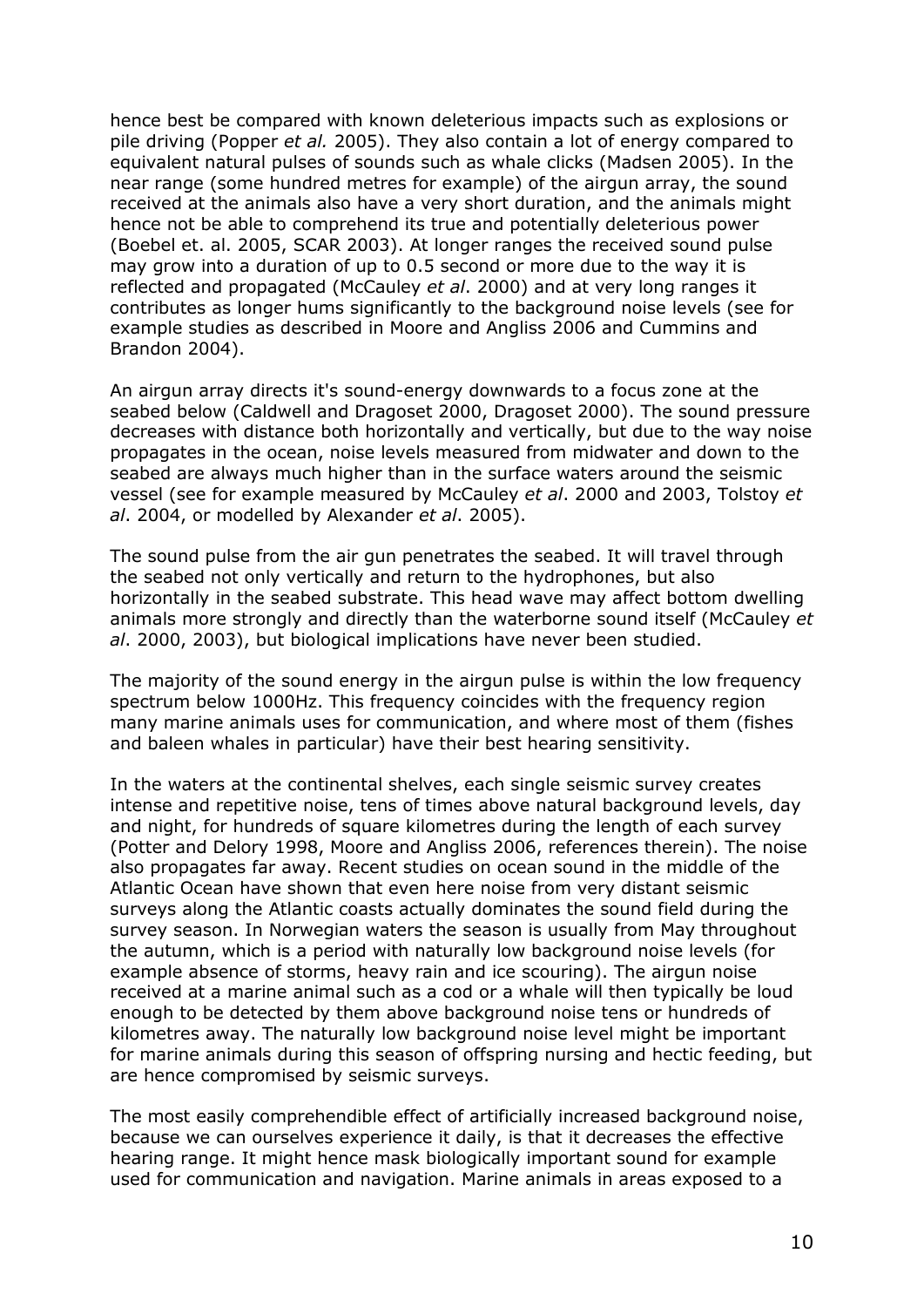mix of human made noise from seismic surveys together with noise from ferries, super tankers and fishing vessels will have the same problem. We will not expand on this interesting topic here other than noting that the expected ranges of masking has been calculated for a typical species like cod in an environmental impact assessment for Swedish offshore windmill projects (Wahlberg and Westerberg 2005) and hence likewise could be calculated for the petroleum activities in Norwegian waters. Masking would probably cover extensive areas and because of this should be an effect of major concern (Fisheries and Ocean Canada 2004). It could for example interfere with sound based navigation of both adult fish and larvae, and interfere with spawning rituals.

#### <span id="page-10-0"></span>**7 Affected marine life's dilemma of staying or going**

The Norwegian debate up to now has as already mentioned mainly been concerned with if there is a scaring effect of seismic surveys on fish stocks making them unavailable to fisheries. As we will elaborate on here this might though not be the most relevant biological impact. It seems to be general consensus in the scientific community about that many different marine animal species have a reaction distance to the airgun noise of several kilometres, and then respond with some kind of predictable behavioural change, this being for example swimming away, standing off, gathering in tighter schools or huddling at the bottom (compare for example Caldwell 2003 and Gausland 2003 representing the industry, McCauley *et al.* 2003 representing marine biologists, Cummins and Brandon 2004 and NRDC 2005 representing environmental NGOs)

At a certain noise level most fishes displays the C-turn reflex (McCauley *et al.* 2000, Wardle *et al.* 2001, Hassel *et al*. 2004) that is evolutionary designed to make them dart away from a close range approaching predator. For some species this rapid muscle contraction of the whole body takes place at every single airgun shot nearby, for example every ten seconds. This clearly constitutes an undue and unnatural stress of which consequences should be further investigated. Squids similarly show strong startle responses and the characteristic emission of ink, sea turtles initiate erratic swimming, and both fishes and marine mammals show more erratic swimming and diving patterns. Physiological effects such as increased heart and breathing rate are also found to occur.

For highly mobile pelagic species of both marine mammals and fish it has been suggested that they may avoid the survey area and be saved from any severe direct damage such as hearing loss or physical injury. There is quite a body of evidence that many marine mammals actively avoid seismic vessels, but there is no convincing evidence of a large scale and multispecies migration being the normal reaction among fish (see for example Gausland 2003 and Hasting and Popper for review of earlier studies). The oil industry has been first in line to deny that any such large scale scaring effect takes place, and have found support for this view in several large-scale studies. What is clearly shown is though a decrease in some fisheries in the area closest to a seismic survey, but this might be due to other reasons than migration. Studies that have actually tagged and video monitored more demersal fish, like Wardle *et al*. (2001) and Hassel *et al*. (2003), has not been able to show that most fish actually leave the area. Alternative explanations to the reduced fishery catches might hence be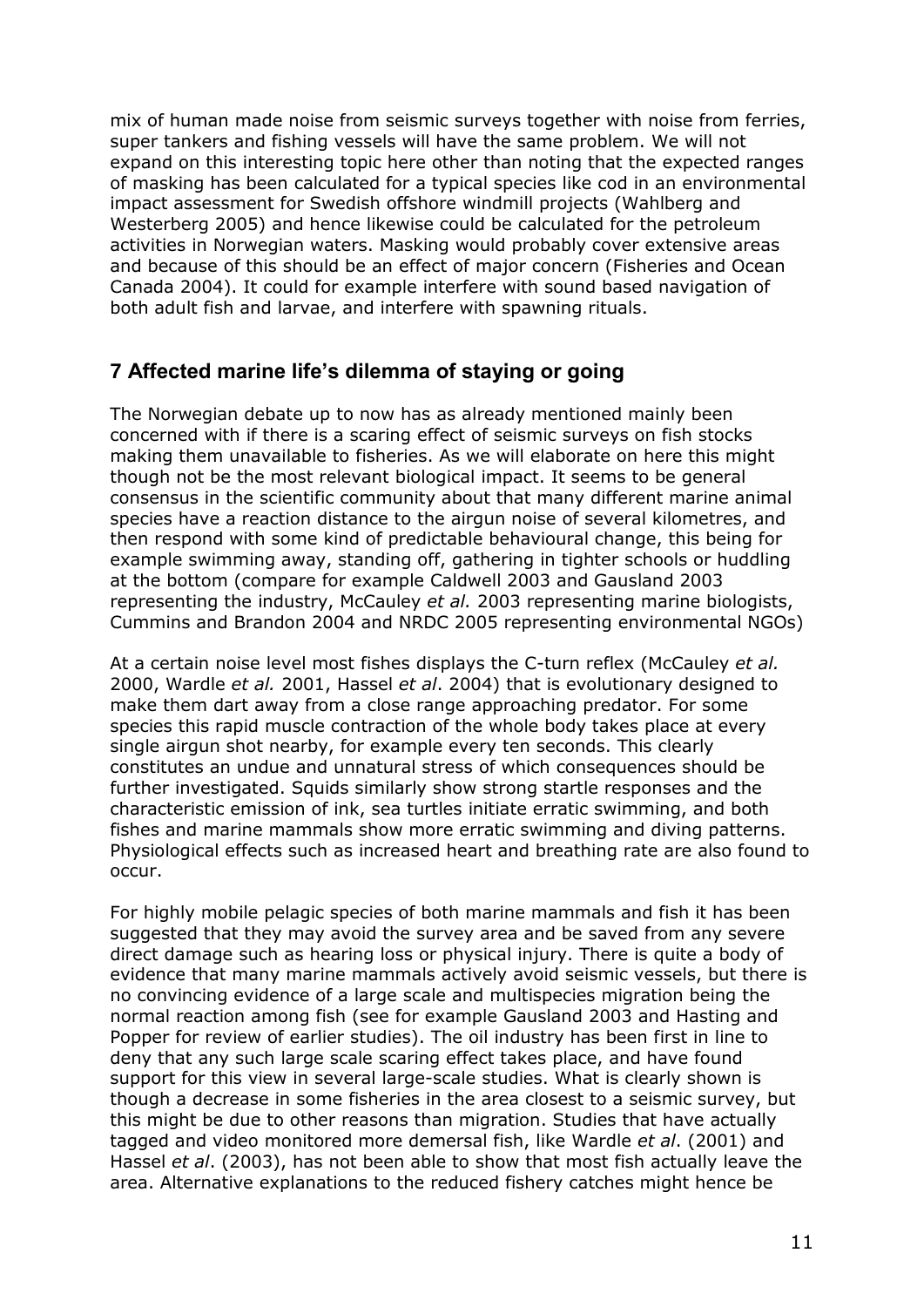some local behavioural reaction making the fish unavailable to the fishing gear, involving for example hiding or temporary stop in foraging.

A highly important point is to discuss what happens to species and individuals that do not leave the area, but of some reason remains in the area. There might be several scenarios where an animal will not leave even if it can hear that a strong noise source is approaching:

- The noise source is not naturally regarded as a threat (e.g. habituation, attraction or even annoyance inviting counterattack).
- The signal might have a confusing direction and duration.
- Species and life stages with very limited movement ability (sessile animals, juveniles).
- Species with an instinctive alarm response to hide at the seabed freeze in the water column or at the surface rather than flee.
- Individuals within species that establish home ranges.
- Individuals performing certain important tasks such as hiding, feeding, resting, digesting, giving birth or nursing young (all of which animals arguably spend a lot of their time on) and where leaving the area may constitute an not optimal energy expenditure or even a great risk due to for example predation.

With a seismic study area normally covering many hundred square kilometres it is also a question for the marine animal where to go. A major Australian seismic survey studied by McCauley's research team (2000, 2003) was estimated to expose the present marine animals to tens of thousand airgun shots above a biologically relevant level trough the course of the survey. Several researchers have suggested that the reason why you can often sight marine mammals surfacing at surprisingly close range to a seismic vessel is because the earlier described noise shadow here is the nearest place for them to escape to (Wolfgang Dinter, Federal Agency for Nature Conservation (BfN), Germany, personal communication). For a cod it may not be very meaningful to swim tens of kilometres to avoid a noise source they do not naturally know how to react to. In this case it seems a more parsimonious ecological option to stay put and hide in the seismic survey area, and take the beating.

This scenario is supported by common descriptions in several studies on the reactions of both fish and marine mammals on how any initial startle responses seem to fade by time (McCauley *et al*. 2000,Wardle 2001). The animals then simply continue normal activity even with the seismic survey noise being present at very high levels.

#### <span id="page-11-0"></span>**8 What is the new knowledge about hearing loss**

All vertebrates both on land and sea share some common basics in their hearing system, one of them being the sensory hair cells in the ear designed to mechanically pick up the motion energy of sound at different frequencies and transform them to nerve impulses. These are sensitive structures and for some time it has been known that extremely high sound for even a short period of time, may result in hearing loss and mechanical destruction of some of these sensory cells in sea animals as in terrestrial animals and humans. But until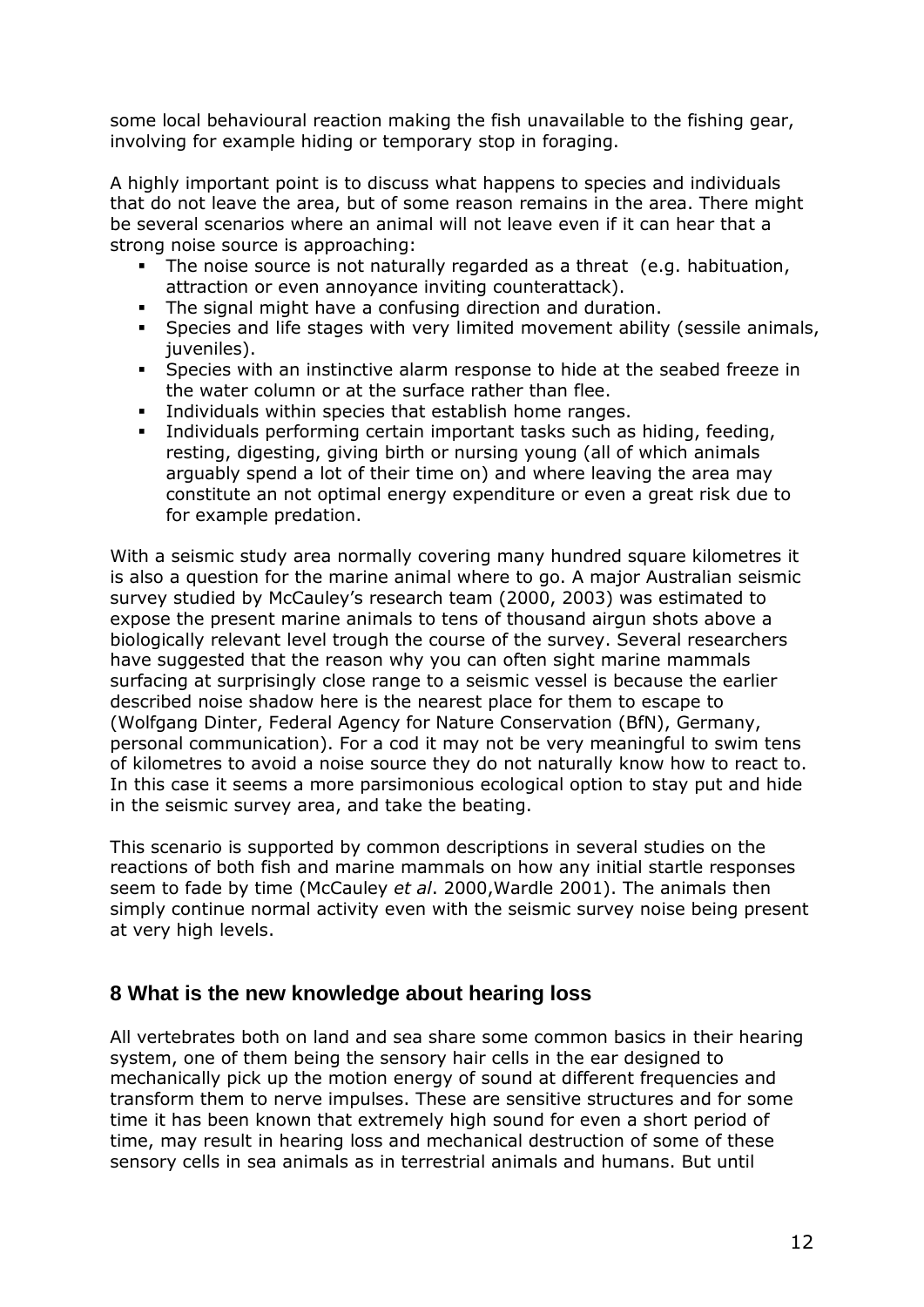recently it was unknown if the short pulsed seismic noise also could have such effects (reviewed by Hasting and Popper 2005).

In 2005, Popper`s research team published a field study where two out of a total of three investigated species of Canadian estuarine fish showed a temporally elevated hearing threshold after being exposed to just a few (five and 20) airgun pulses. This was the first study investigating how airgun arrays might affect fish hearing. Other studies have found similar elevated hearing thresholds in fish exposed to even much lower levels of outboarder engine noise, pure tones and white noise (reviewed by Popper *et al*. 2005 and Hastings and Popper 2005). In some of these studies the fish needed more than two weeks to return to normal hearing after a single impact period. It is not known what regeneration abilities the fish ear has after more severe impacts.

Two years prior to this, in 2003, Rob McCauley's Australian team published the first study that dissected the inner ear of a fish (pink snapper) after exposure to what was designed to be an environmentally relevant level of airgun noise (at a smaller scale and with a smaller airgun array mimicking the noise of a 3D airgun array passing by 500 meters away 6 times during a day). The pink snapper ears showed a severe damage and death to a portion of their sensory hair cells. The damage did not recover but grew more severe during the post exposure period up to 58 days, when the study was ended. Similar ear damage from noise other than seismic has been found in different fish species such as gold fish, oscar and cod (see McCauley *et al*. 2003 and Hastings and Popper 2005). It is no reason to believe that this does not apply to fish in Norwegian waters exposed to man made marine noise, and McCauley's study hence desperately needs to be repeated here.

These studies together, even if they are still to be regarded a pilot glimpses into a large research field, are very disturbing as they might indicate a scenario where there is a wide-ranging but hidden impact on fish from seismic surveys. The importance of these recent studies is not that they give any definitive general answer, but simply lay with the observations that temporary hearing loss and ear damage takes place in fish exposed to seismic airguns, and at levels not far from what might actually be encountered during seismic surveys. The studies also prove that with any heavy noise exposure (duration and/or amplitude) above certain thresholds the adverse effect may become more severe and last for considerable time after the termination of the sound source.

Also the studies has shown that even if the hearing loss thresholds varies among species, it seems to often appear at a predictable level above each species basic hearing threshold. It might therefore be possible to establish damage thresholds for a wide range of species just by charting their general hearing ability and not having to expose them to deleterious noise (review Smith *et al.* 2004).

Simultaneously to this, several groups of marine mammal researchers have the last few years for the first time published information about the sound levels needed to cause temporarily threshold shifts in marine mammals. It is here established for some different species at what levels a single exposure might cause an effect, and also found that each doubling in exposure time seem to linearly lower the effect threshold (with about 3 dB). (Reviewed by NRC 2005 and Boebel *et al.* 2005)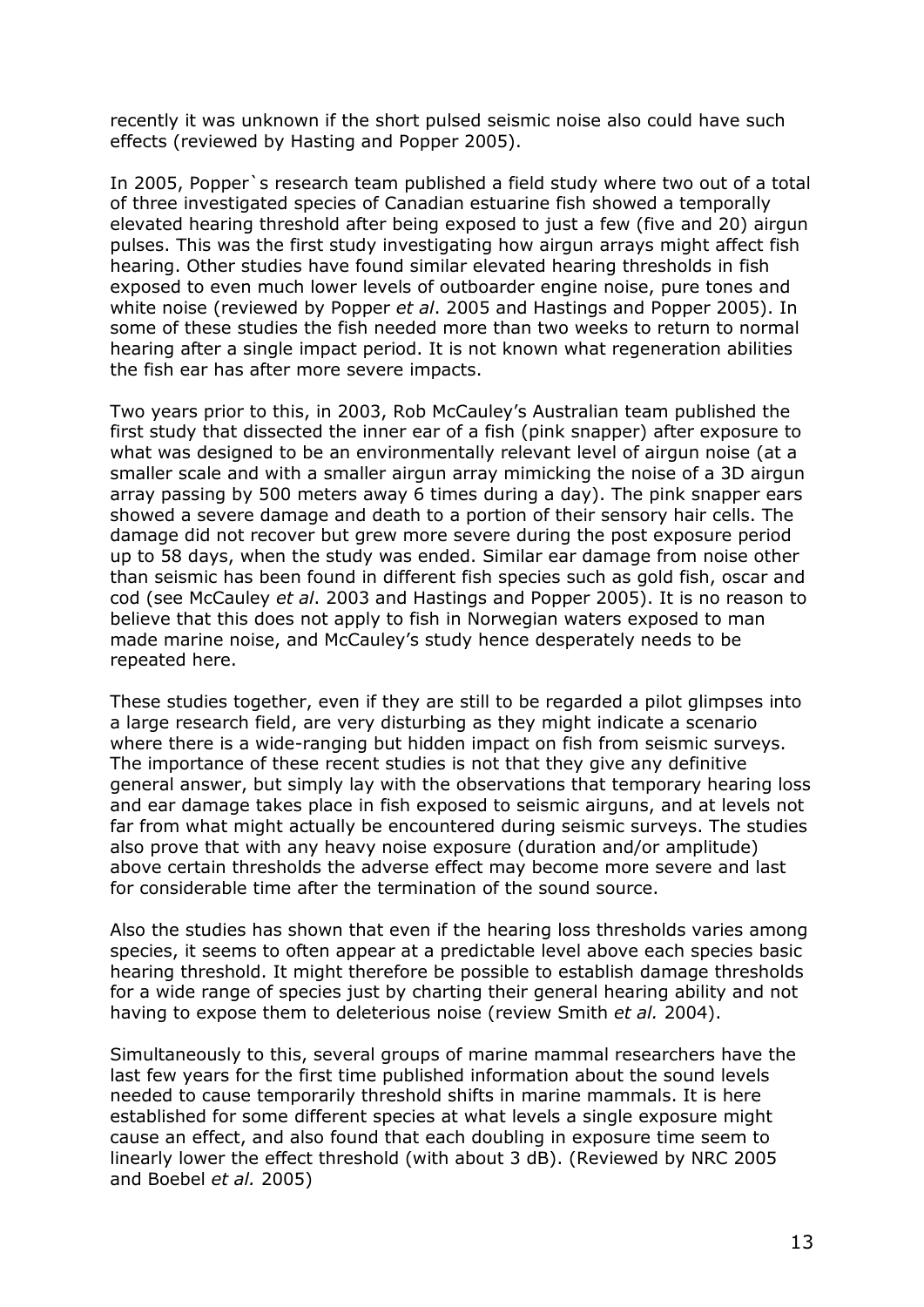#### <span id="page-13-0"></span>**9 How much of a Norwegian seismic petroleum survey can an animal stand before a hearing damage will occur?**

Both the advances of researchers on fish and marine mammals have allowed preliminary general models to be developed on how marine noise energy and duration may interact to cause temporal hearing loss for different groups of marine animals. So while earlier concerns about the potential adverse effects of human made noise on the hearing of marine animals were based mostly on general knowledge about hearing damage in vertebrates and the precautionary principle, it is now for the first time possible for a given seismic airgun array, survey layout and geographical area to more directly evaluate the risk of adverse hearing impacts on the marine animals present (see applied for example by NRC 2005, Boebel *et al*. 2005, Breitzke *et al*. 2006, LGL 2005 and 2006). This kind of risk assessment is though yet to be done for any commercial petroleum seismic survey in Norwegian waters.

As a simplified example on how to go ahead with exposure based risk assessment we will now provide a closer look at how a typical Norwegian 3D survey will impact on sea animals not fleeing. As a starting point, it is neither for fish nor marine mammals entirely unlikely that an underwater sound level of about 180 dB re 1µPa (rms) is about the threshold to trigger temporal hearing loss when the sound has some duration (seconds to minutes of total exposure time). Consider for example information reviewed in Boebel *et al.* (2005) for marine mammals, and McCauley 2003, 2000a,b as well as Popper *et al*. (2005), Popper (2003) and Smith *et al*. (2004) for fish. The 180 dB (rms) level has in different studies of commercial airgun arrays been measured to have an impact zone with a radius of 1-3 kilometres (McCauley *et al*. 2000, Tolstoy *et al*. 2005, Austin *et al*. 2006, Turner *et al*. 2006) around the slowly moving seismic vessel. We will here use 1,5km as an average impact range. Each animal will every time the ship passes within this range be exposed to tens to hundreds of potentially hazardous airgun shots, repeatedly within a few days time.

For a survey with e.g. 300 metres between each transect line of the seismic vessel, which is typical on the Norwegian shelf (Gausland 2003,IMR 200x), it is straightforward to estimate that a sedentary sea animal (position fixed as the survey moves by for the purpose of this exercise) would be exposed to about 1000 airgun shots above the 180dB(rms) level, and of these about hundred shots above 190dB (rms) (Figure 3). On average, the duration of each pulse will be about 100 ms at these distances (McCauley 2000, MacGillivray and Chapman 2005).

A pressing question is if such an exposure is enough to cause any hearing damage on marine species in Norwegian waters. (Appendix 1 gives a list of some of the most common species, for those interested.) Adding the different pulses of sound together to a total exposure the animal will be exposed to a total sound duration of about 90 s at between 180 and 190dB (rms) and several seconds above 190dB (rms) which when compared to the recently developed thresholds data for marine mammals clearly indicates temporally hearing loss will occur (following SCAR 2003 and 2005). Also for fish the estimated total exposure on each individual during a Norwegian 3D survey is arguably well above what might be expected to cause temporally hearing loss and ear damage when compared to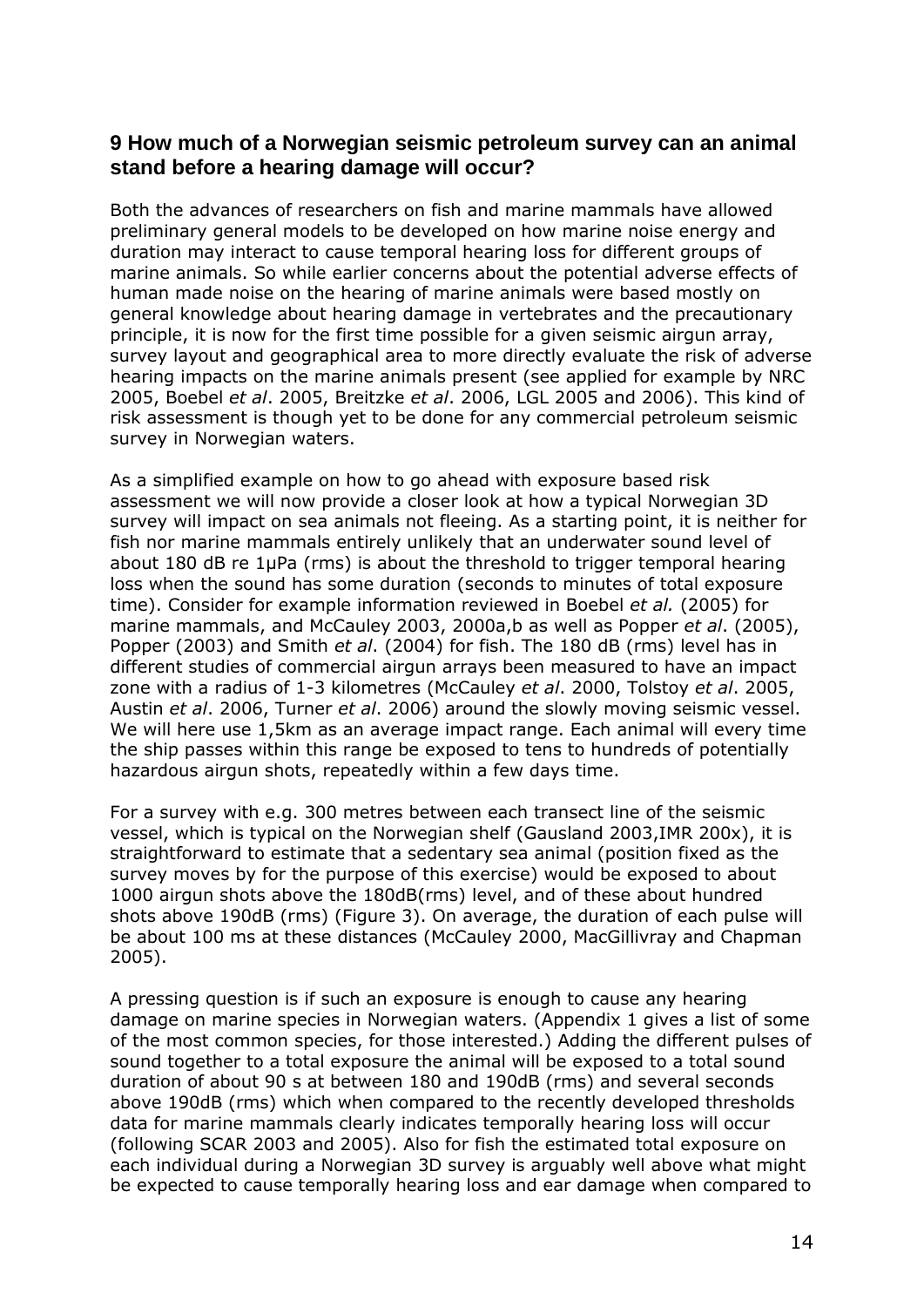the much more moderate exposure levels (level an duration combined) in the Popper (2005) and McCauley (2003) studies respectively.



*Figure 3. View from above. Simple modelling of deleterious noise around a marine fish when staying in a fixed position at the seabed with a seismic vessel passing above along transect lines. Each black dot is one firing of the airgun array. The red circle (the "danger zone") is 3 km in diameter.*

Even for low energy seismic equipment used by some ocean research institutions (with source levels about ten times lower than a typical 3D array), it was last year estimated that temporary hearing loss might appear for animals passed at some hundred meters range by the vessel (Breitszke *et al* 2006). In the shallow North Sea, the oilfields typically are found at 60 to 200 meters ocean depth and bottom living sedentary fish would surely be within the impact zone of a commercial 3D survey. We can hardly see any other interpretation than that almost every single animal staying put within the survey area would be affected. Then simply knowing the abundance of different marine animal species within the area will also tell a lot about the number of animals affected (see method applied in EIAs on seismic by LGL 2005 and 2006).

Being exposed to temporally threshold shifts repeatedly will increase the chance of developing a permanent hearing loss (Hastings and Potter 2005, NRC 2005), and this is what some researchers guess already have happened to sea animals in the North Sea due to the 30 years of North Sea oil boom. Importantly and unfortunately, there is reason to believe for sea animals such as for terrestrial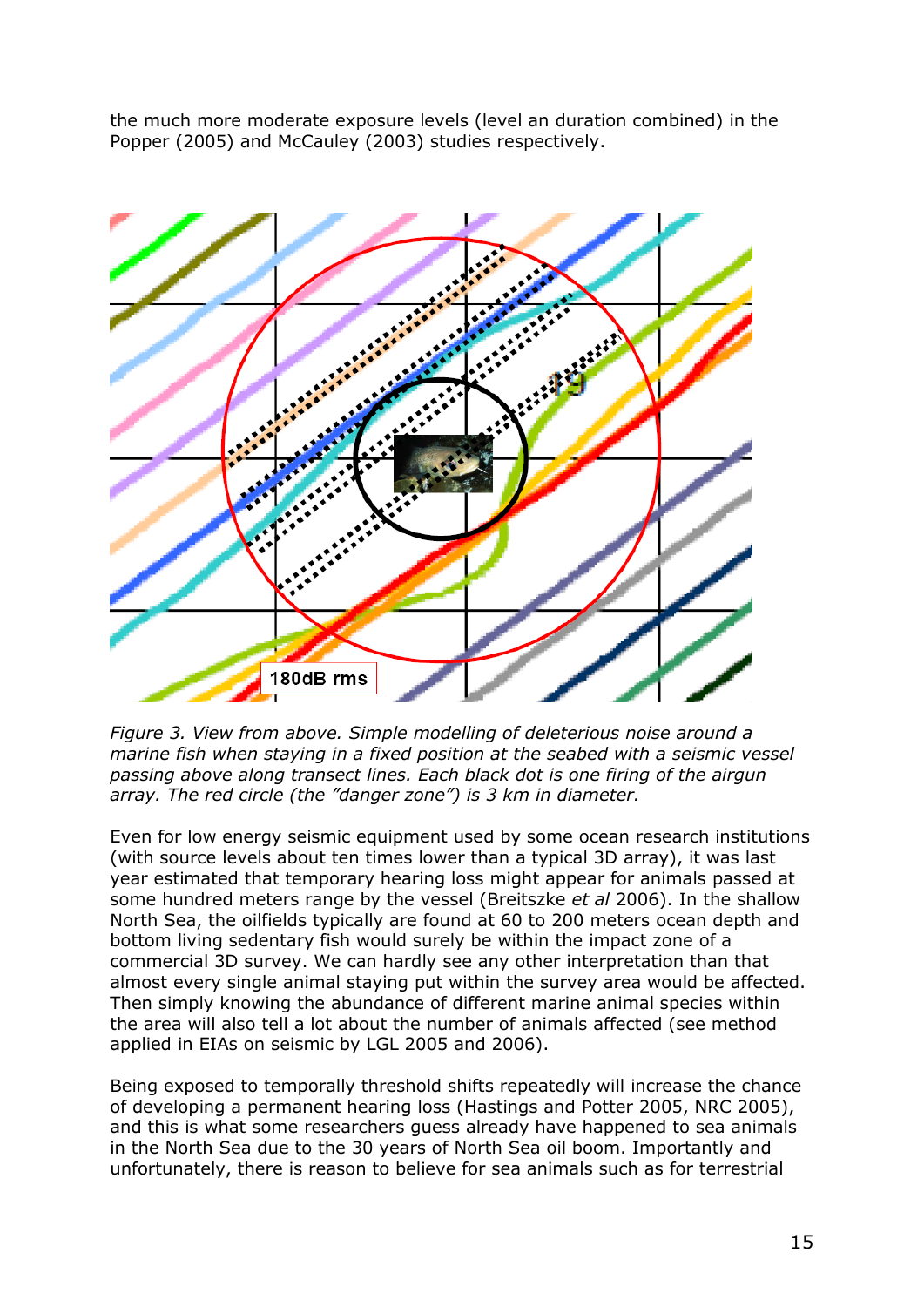animals that the threshold for pain from noise is higher than the threshold for hearing loss. There is hence no reason to trust that any animal automatically will flee an area in due time before there is risk for a hearing loss to occur (Ketten 2002 as personally communicated by W.Dinter).

It is also expected that even exposure to lower noise level than the above mentioned critical levels for acute damage might cause hearing loss if the exposure is of long enough duration (such as for humans in a working environment). It is therefore very important to allow the cumulative exposures to be calculated when several seismic surveys are done in the same area within a short time, and other noise sources such as ship traffic also adds to the total exposure. This points towards that it is a cooperative task between several companies at national, or maybe circum-oceanic level to perform the full environmental impact assessment of the seismic survey activities. Important players such as Norway would hence have much to win on actively supporting international initiatives.

#### <span id="page-15-0"></span>**10 Major recommendations for further work**

Noise from seismic surveying evidently impacts on the lives of many individuals of marine organisms, and might even give them the handicap of lost hearing ability. If so this could adversely affect both animal health and the viability of populations in very extensive ocean areas. Recognizing man made noise as a polluting and potentially hazardous substance in the marine environment, it is through Norwegian law the oil contractors' responsibility to ensure that no serious harm is made.

Because the oil industry and seismic companies are experts on interpreting marine sound, and actually records both background levels and airgun levels continuously through their surveys, they should be the first to **provide exposure models showing the cumulative noise impact on marine animals in the areas covered by seismic surveying**. Any further hesitance to do so is very disappointing. Useful modelling tools already exist.

Such realistic noise exposure information, together with the oil industry contributing more actively towards **studies on the hearing sensitivity and noise induced hearing threshold shifts in a range of different common species**, would be a major step forward. It is to our understanding possible to assess actual risks of physical impact on marine animal hearing, and possible to model the risk of masking biologically important sound. This should be done ahead of giving a go to any major future seismic programmes.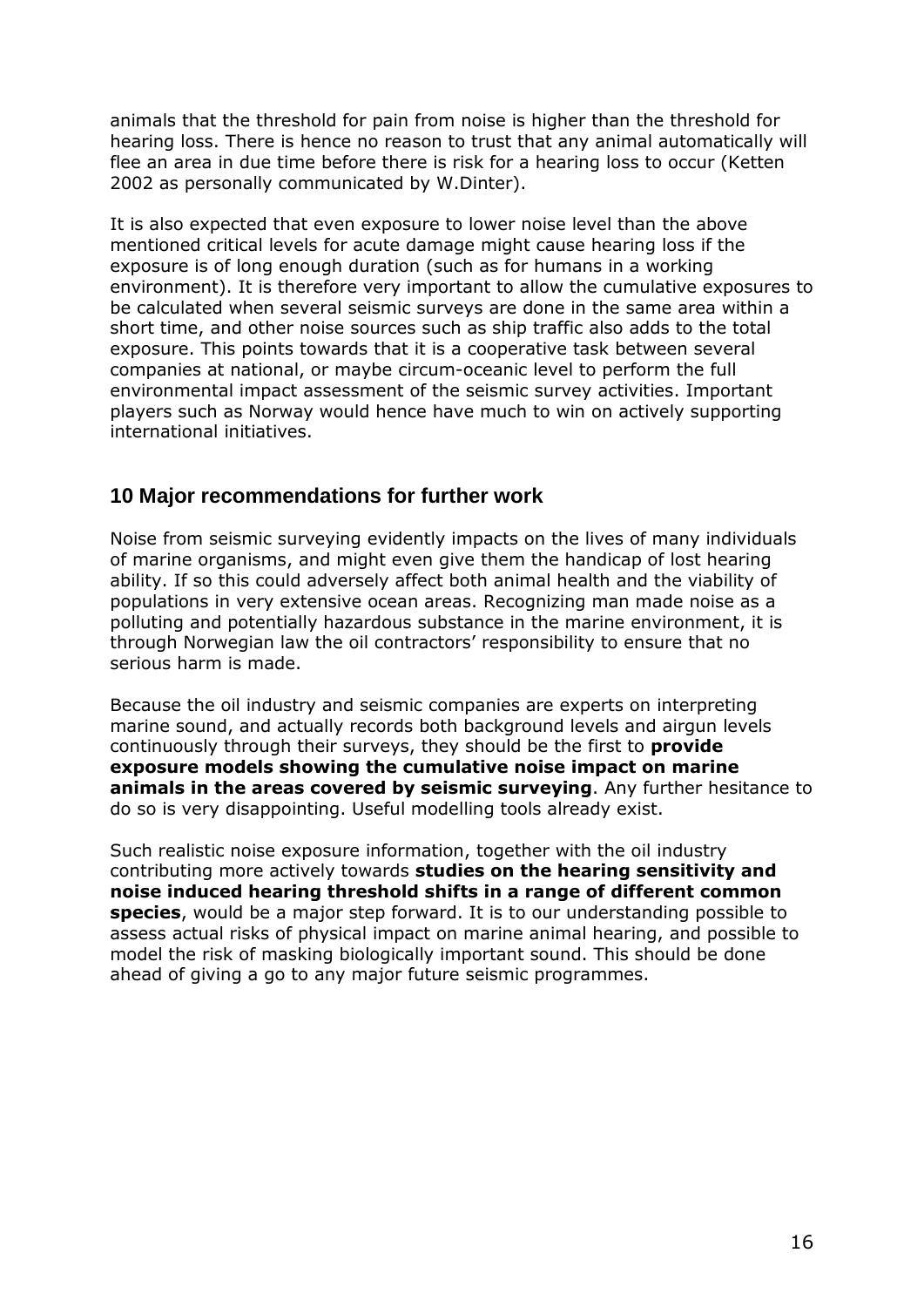# <span id="page-16-0"></span>**11 References**

Anonymous (2006). Cetacean fact sheet. American Cetacean Society. Web search. http://www.acsonline.org/factpack/

ASOC (2005). The Antarctic and Southern Ocean Coalition. Marine noise pollution – mitigation and the need for wider protection. SC Agenda Hems 3 and 6.

ASOC (2006). The Antarctic and Southern Ocean Coalition. An Update on Recent Noise Pollution Issues. Information Paper Submitted by ASOC to the XXIX ATCM

Austin, M., Laurinolli, M. and Hannay, D. (2006) Preliminary Acoustic Level Measurements of Airgun Sources from GX Technology Corporation's 2006 Arctic Span Seismic Survey. Jasco Research ltd, Victoria, Canada.

Bjørke, H., Dalen, J., Bakkeplass, K., Hansen, K. and Rey, L. (1991). Availability of seismic activities in relation to vulnerable fish resources (in Norwegian). (Tilgjengelighet av seismiske aktiviteter i forhold til sårbare fiskeressurser.) Havforskningsinstituttet, HELP-rapport nr. 38.

Boebel, O., Clarkson, P., Coates, R., Larter, R., O`Brien, P.E., Ploetz, J., Summerhayes, C., Tyack, T., Walton, D.W.H. and Wartzok, D. (2005). Risks posed to the Antarctic marine environment by acoustic instruments: a structured analysis. Antarctic Science 17 (4): 533–540.

Booman, C., Dalen, J., Leivestad, H., Levsen, A., vander Meeren and T., Toklum, K. (1996). Effects of air gun shooting on eggs, larvae and juveniles (in Norwegian, English summary and figure legends). Effekter av luftkanonskyting på egg, larver og yngel. Undersøkelser ved Havforskningsinstituttet og Zoologisk laboratorium, UiB. Fisken og Havet, nr. 3, 1996.

Breitzke, M., Boebel, O., El Naggar, S., Jokat, W. and Werner, B. (2006) Broadband calibration of marine seismic sources used for academic research in the southern ocean: a case study with R/V Polarstern's airguns and airgun arrays. SCAR.

Caldwell, J. and Dragoset, W. /2000). A brief overview of seismic airgun arrays. The Leading Edge, August 2000, 898-902.

Caldwell, J. (2002) Does air-gun noise harm marine mammals? The Leading edge, January 2002:75-78.

Clark (Christopher) (2003). E-mail of December 04, 2003. Received by Rodolfo Werner Kinkelin (European Coordinator - Fisheries and Marine Ecosystems, Southern Ocean Fisheries Campaign,The Antarctic and Southern Ocean Coalition) as a reply to a request from Per-Erik Schulze posted by mr Werner Kinkelin at the MARMAM online Marine Mammals Research and Conservation Discussion.

Cummins, J. and Brandon N. (2004) SONIC IMPACT: A Precautionary Assessment of Noise Pollution from Ocean Seismic Surveys. Report for Greenpeace.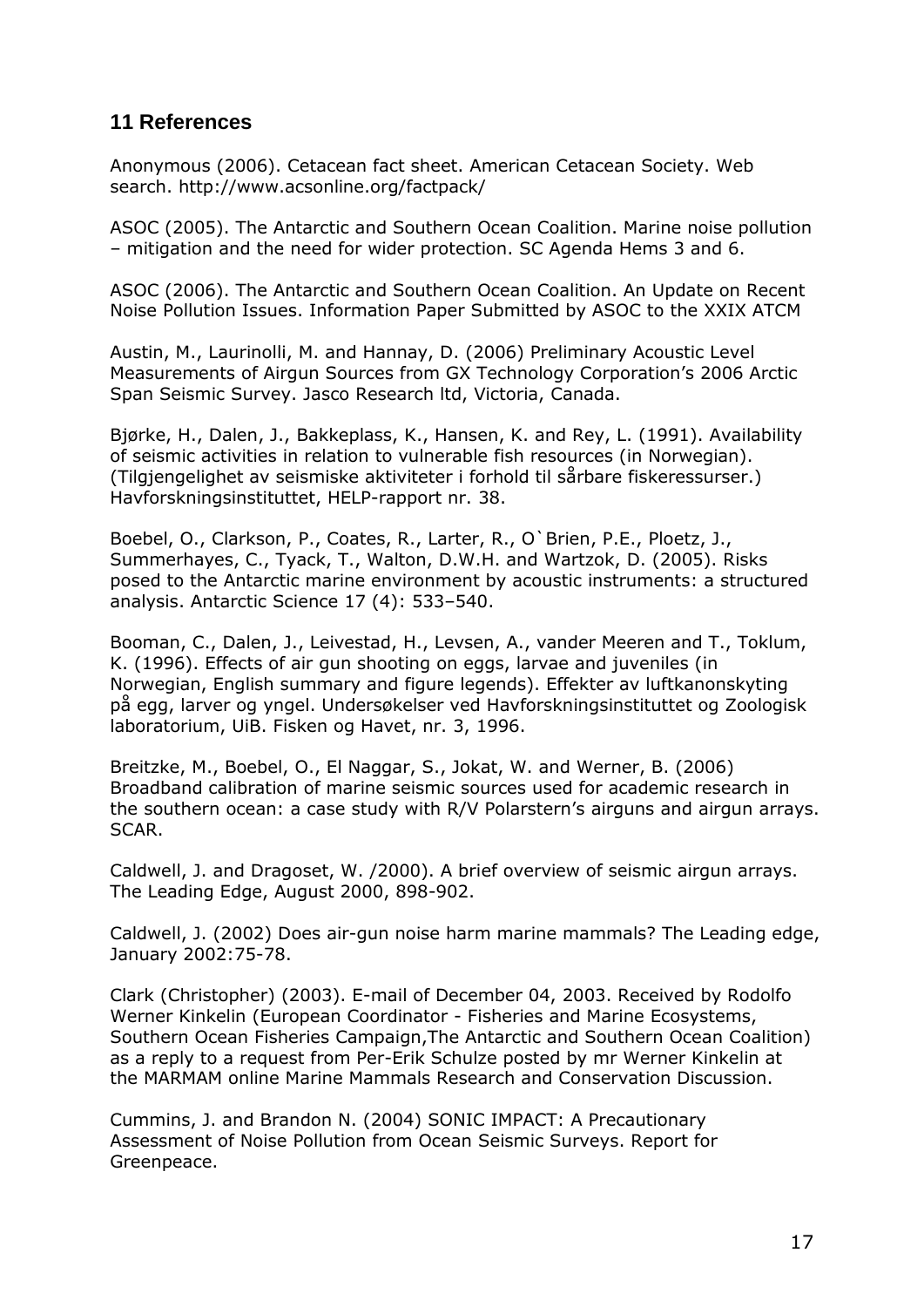Dalen, J., Ona, E., Vold Soldal, A. and Sætre, R. (1996). Seismic offshore explorations: an investigation of consequences for fish and fisheries (in Norwegian, English summary). Seismiske undersøkelser til havs: en vurdering av konsekvenser for fisk og fiskerier. Fisken og havet nr. 9.

Department of Commerce, National Oceanic and Atmospheric Administration, National Marine Fisheries Service (2006) Incidental Harassment Authorization to Shell Exploration and Production Company.

Dragoset, W. 2000. Introduction to air guns and air-gun arrays. The Leading Edge, August 2000, 892-897.

Fisheries and Ocean Canada (2004). Review of Scientific Information on Impacts of Seismic Sound on Fish, Invertebrates, Marine Turtles and Marine Mammals. National Capital Region Habitat Status Report 2004/002.

Fiskeridir (2005). Manual. A manual for fishery experts on vessels that are undertaking exploration for oil and gas resources on the Norwegian shelf (in Norwegian). En veiledningsmanual for fiskerikyndig personell på fartøy som driver letting etter olje- og gassressurser på norsk sokkel. Directorate of Fisheries.

Gausland, I. (2003). "Seismic survey impact on fish and fisheries." Report March 2003 for the Norwegian Oil Industry association, Stavanger.

Gravningen Sørmo, E. (2003). Whales in Norwegian and adjacent oceans (in Norwegian). Hval i norske og tilstøtende farvann. Compendium, University of Trondheim (NTNU)

Hassel, A., Knutsen, T. Dalen, J., Skaar, K., Løkkeborg, S., Misund, O.A., Østensen, Ø., Fonn, M. and Kørkjebø Haugland, E. Influence of seismic shooting on the lesser sandeel (Ammodytes marinus). ICES Journal of Marine Sciences, 61: 1165-1173.

Hasting, M.C. and Popper A.N. (2005) Effects of Sound on Fish. Sub consultants to Jones & Stokes Under California Department of Transportation Contract No. 43A0139, Task Order 1.

IACMST (2006) Report of the IACMST Working Group on Underwater Sound and Marine Life. Inter-Agency Committee on Marine Science and Technology Working Group Report No. 6. National Oceanography Centre, Southampton, UK.

IUCN (2004). RESWCC3.068. Resolution on Undersea noise pollution. The World Conservation Congress at its 3rd Session in Bangkok, Thailand, 17-25 November 2004.

IWC (2004). International whaling commission Report of the Scientific committee. IWC56SC Annex K. Chapt 12.2.5.

KETTEN, D.R. (2002). Presentation on Physical Effects/Physical Damage. Workshop on Offshore Windmills – Sound Emissions and Marine Mammals. FTZ-Büsum, Germany, 15.01.2002.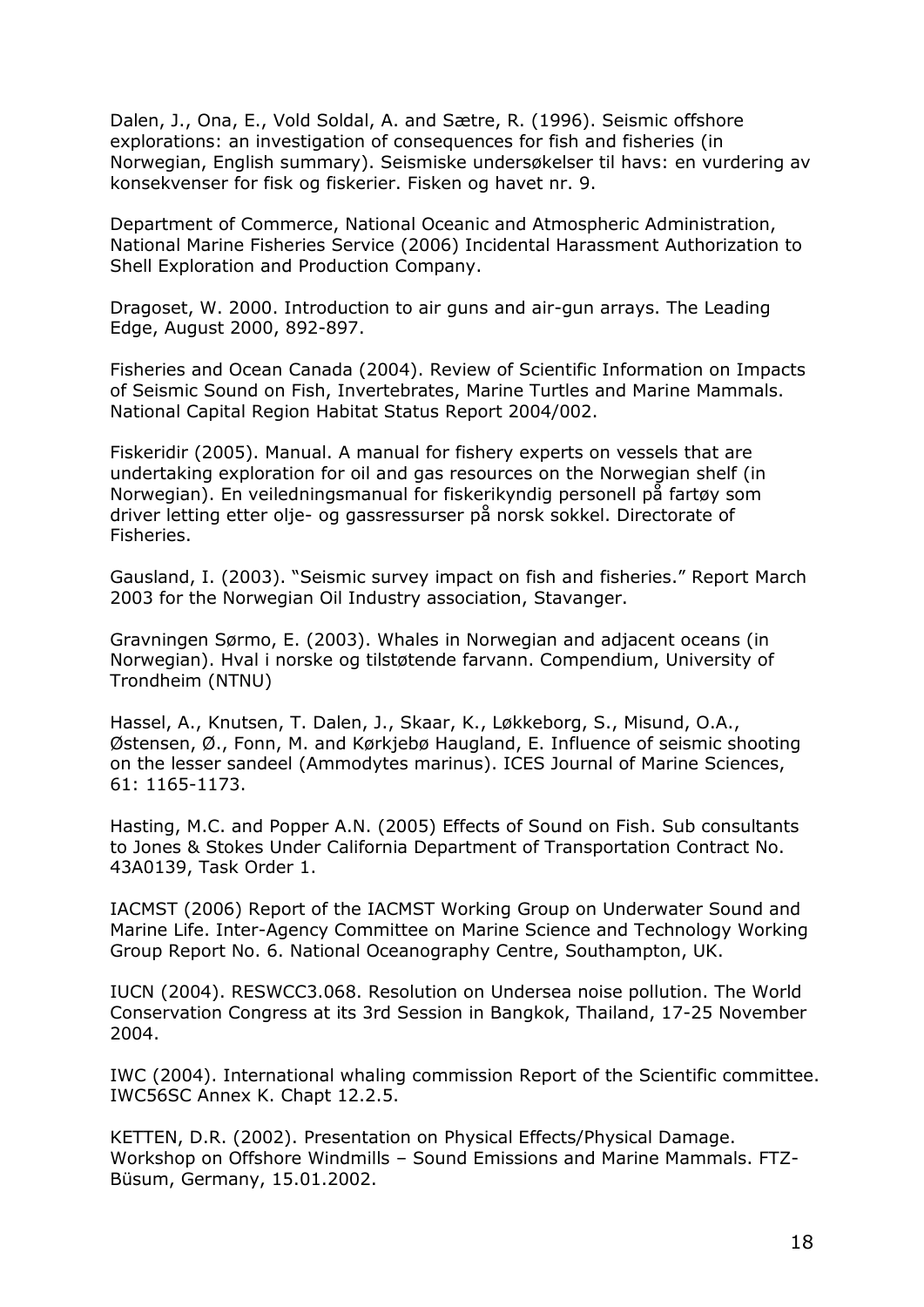LGL Ltd., environmental research associates (2005), Environmental Assessment of a Planned Low-Energy Marine Seismic Survey by the Scripps Institution of Oceanography on the Louisville Ridge in the Southwest Pacific Ocean, January– February 2006

LGL Ltd, environmental research associates (2006), Environmental Assessment of a Planned Low-Energy Marine Seismic Survey by the Scripps Institution of Oceanography in the South Pacific Ocean, December 2006 – January 2007. Draft.

Lincoln, D. (2002) Sense and Nonsense-The Environmental Impacts of Exploration on Marine Organisms Offshore Cape Breton. Submission to the public review commission for the Sierra Club Canada.

MacGillivray, A.O. and Chapman N. R. (2005) Results from an acoustic modelling study of seismic airgun survey noise in Queen Charlotte Basin. University of Victoria, School of Earth and Ocean Sciences.

Madsen, P.T. (2005), Marine mammals and noise: Problems with root mean square sound pressure levels for transients, Journal of the Acoustical Society of America, 117, 3952 - 3957.

Madsen, P.T., Wahlberg, M.., Tongaard, J., Lucke, K. and Tyack, P. (2006) Wind turbine underwater noise and marine mammals: implications of current knowledge and data needs. Marine Ecology Progress Series 309: 279-295.

McCauley, R.D., Fewtrell, J., Duncan, A.J. Jenner, C., Jenner, M-N., Penrose, J.D., Prince, R.I.T., Adhitya, A., Murdoch, J. and McCabe, K., 2000a. Marine seismic surveys: analysis and propagation of air-gun signals; and effects of air-gun exposure on humpback whales, sea turtles fishes and squid. Centre for Marine Science and Technology, Curtin University of Technology, Project CMST 163, Report R99-15, 198

McCauley, R.D., Fewtrell, J., Popper, A.N. (2003) High intensity anthropogenic sound damages fish ears. J Acoust Soc Am 113:638–642

McCauley, R.D., Fewtrell, J., Duncan, A.J., Jenner, C., Jenner, M-N., Penrose, J.D., Prince, R.I.T., Adhitya, A., Murdoch, J. and McCabe, K. (2000b). Marine seismic surveys - a study of environmental implications. APPEA Journal, 40, 692- 708.

Moore, S. and Angliss, R.P. (2006) Overview of planned seismic surveys offshore northern Alaska, July-October 2006. NOAA/Alaska Fisheries Science Centre, National Marine Mammal Laboratory, Seattle, USA.

Moriyasu, M., Allain, R., Benhalima, K. and Claytor, R. (2004) Effects of seismic and marine noise on marine invertebrates, a literature review. Canadian Science Advisory Secretariat.

Myhre, L.P., Henriksen, G.., Kjeilen-Eilertsen, G.., Skadsheim, A. and Tvedten, Ø. (2006) RKU Nordsjøen – konsekvenser av regulære utslipp til sjø. Rapport IRIS – 2006/113.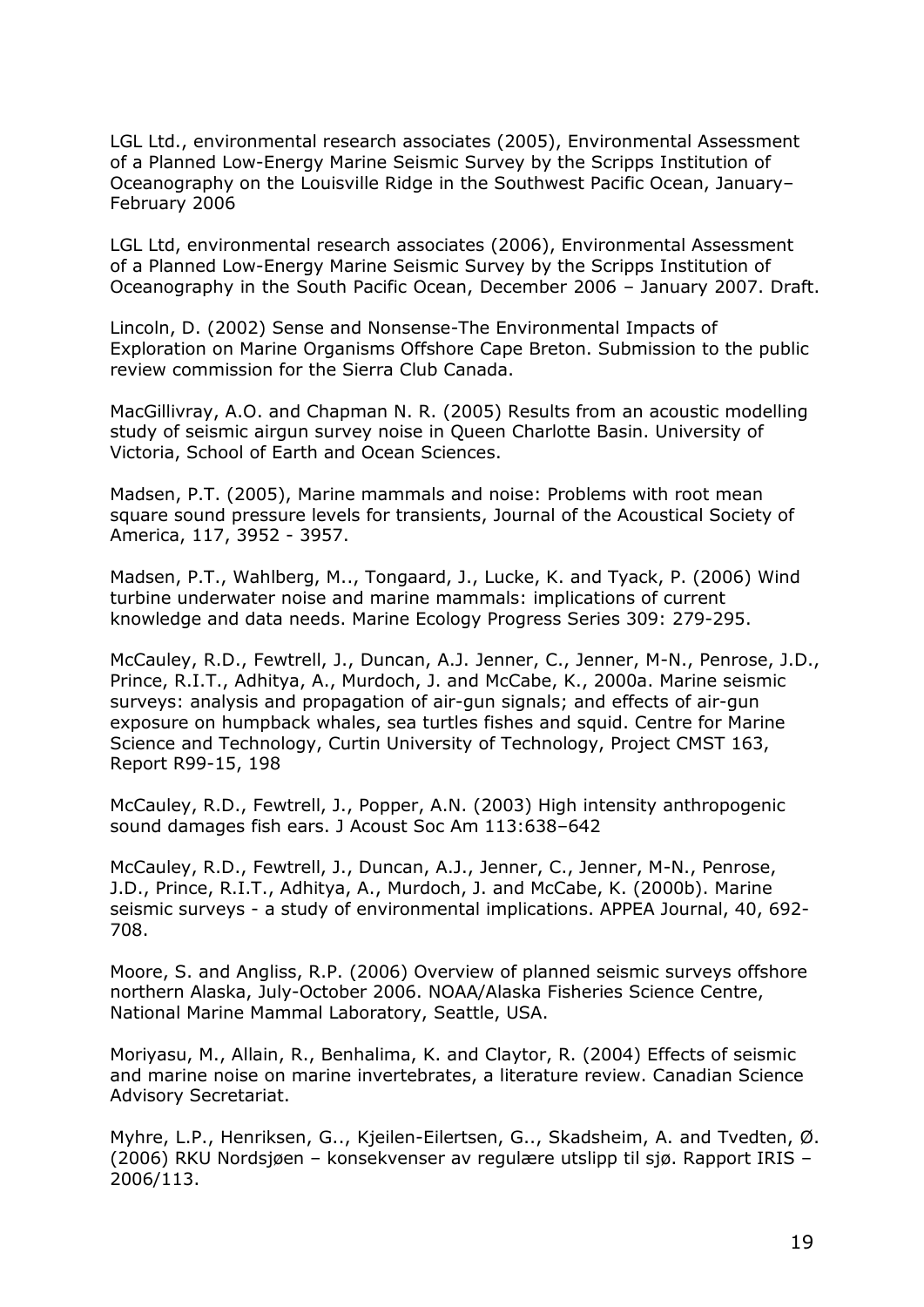Norwegian ministry of Oil and Energy (2003) Environmental impact assessment of Norwegian petroleum exploration in Northern Norway and the Barents Sea. Consequences of seismic activity (in Norwegian). (Utredning av konsekvenser av helårig petroleumsvirksomhet Lofoten-Barentshavet. Konsekvenser av seismisk aktivitet). ULB Delutredning 18.

NRC National Research Council US (2003) Ocean noise and marine mammals. National Academies Press, Washington.

NRC National Research Council US (2005) Marine mammal populations and ocean noise: determining when noise causes biologically significant effects. National Academies Press, Washington.

NRDC (2005). Sounding the depths II: The rising toll of sonar, shipping and industrial ocean noise on marine life. National Resource Defence council. New York.

pages.

OD (2006). Directorate for oil/Oljedirektoratet. Raw data, statistics for seismic activity 1965-2006. Received October 2006.

Popper, A.N. (2003) Effects of anthropogenic sounds on fishes. Fish Res 28(10): 24–31

Popper, A.N., Fewtrell, J., Smith, M.E., and McCauley, R.D. (2004). "Anthropogenic sound: Effects on the behaviour and physiology of fishes." MTS J. 37, 35-40.

Popper A.N., Smith A.N., Scott P.A., Hanna B.W., MacGillivray A.O., Austin M.E. and Mann D.A. (2005) Effects of exposure to seismic airgun use on hearing of three fish species. J.Acoust.Soc.Am. 117(6): 3958-3971.

Potter, J. and Delory, E. (1998) Noise sources in the sea and the impact for those who live there. Acoustic Research Laboratory, Tropical Marine Science Institute, EE Dept., National University of Singapore. Paper presented at the conference Acoustics and Vibration Asia, Singapore 1998.

SCAR (2003). Impacts of marine acoustic technology on the Antarctic environment. Information Paper IP-024

SCAR (2006) Report on Marine Acoustics and the Southern Ocean. Antarctic treaty consultative meeting, Edinburgh, 2006, http://www.scar.org/treaty/atcmxxix/atcm29\_wp041.pdf

Smith, M.E., Kane, A.S. and Popper, A.N. (2004) Acoustical stress and hearing sensitivity in fishes: does the linear threshold shift hypothesis hold water? The Journal of Experimental Biology 207: 3591-3602.

Tolstoy, M.., Diebold, J.B., Webb, S.C., Bohnenstiel, D.R., Chapp, E.., Holmes, R.C. and Rawson, M. (2004), Broadband calibration of R/V Ewing seismic sources, Geophysical Research Letters, 31, L14310.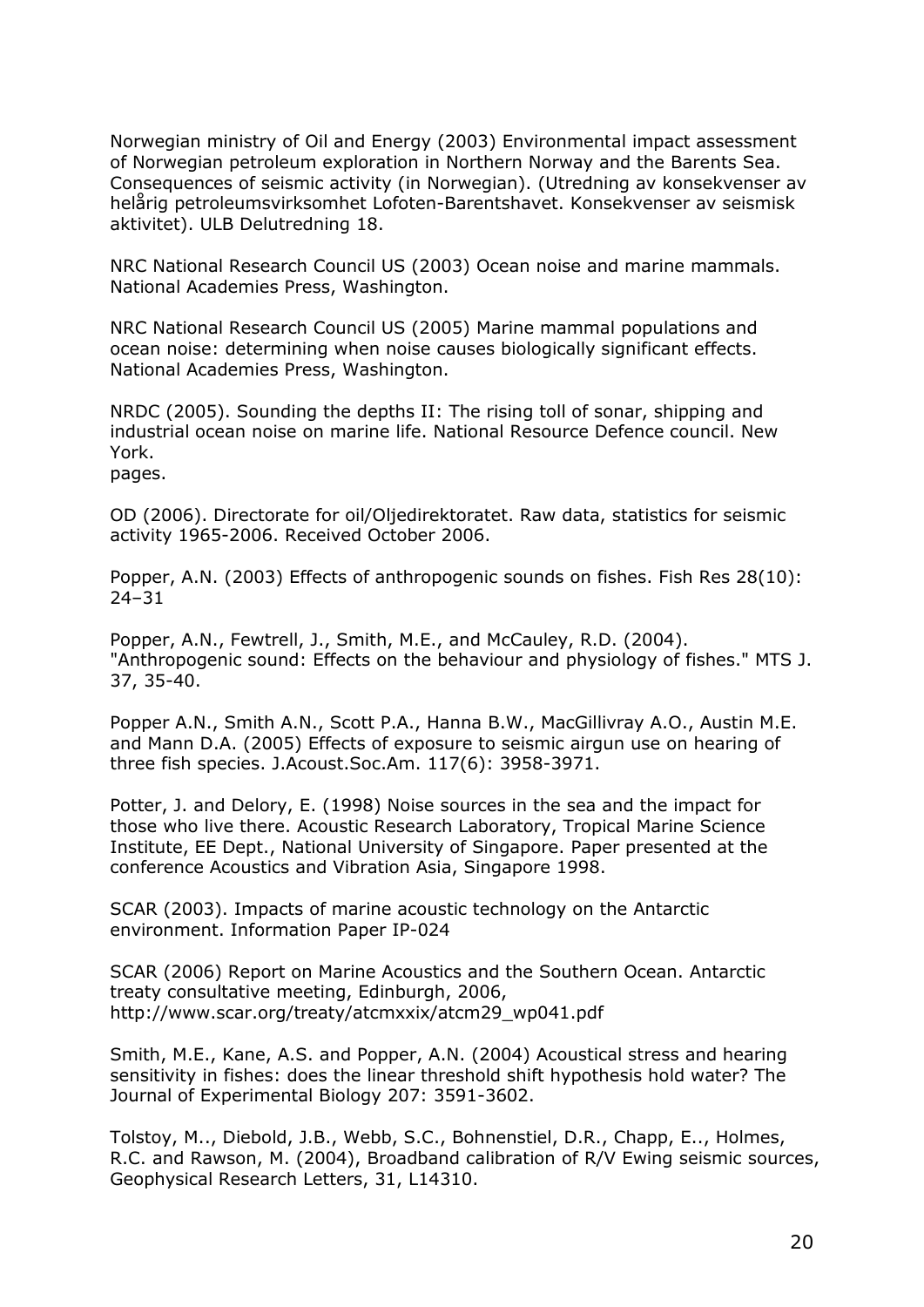Turner, S., Zykov, M. and MacGillivray, A. (2006) Preliminary acoustic level measurements of airgun sources from Conoco Phillips' 2006 seismic survey in Alaskan Chukchi sea. JASCO Research Ltd.

UN, United Nations (2005). Resolution on Oceans and the Law of the Sea. ( Paragraph 84). Resolution passed by the General Assembly Nov 2005.

US national marine fisheries services (2006) Incidental Harassment Authorization (IHA) issued to Shell Exploration and Production Company and Western Geco, by letter of July the 5th, 2006. James H. Lecky, Director Office of Protected Resources, NMFS, Silver Spring.

Wahlberg M. and Westerberg H. (2005) REVIEW Hearing in fish and their reactions to sounds from offshore wind farms.Mar. Ecol. Prog Ser. 288: 295–309.

Wardle, C.S., Carter, T.J., Urquhart, G.G., Johnstone, A.D.F., Ziolkowski, A.M., Hampson, G., and Mackie, D. (2001). "Effects of seismic air guns on marine fish." Continental Shelf Res. 21, 1005-1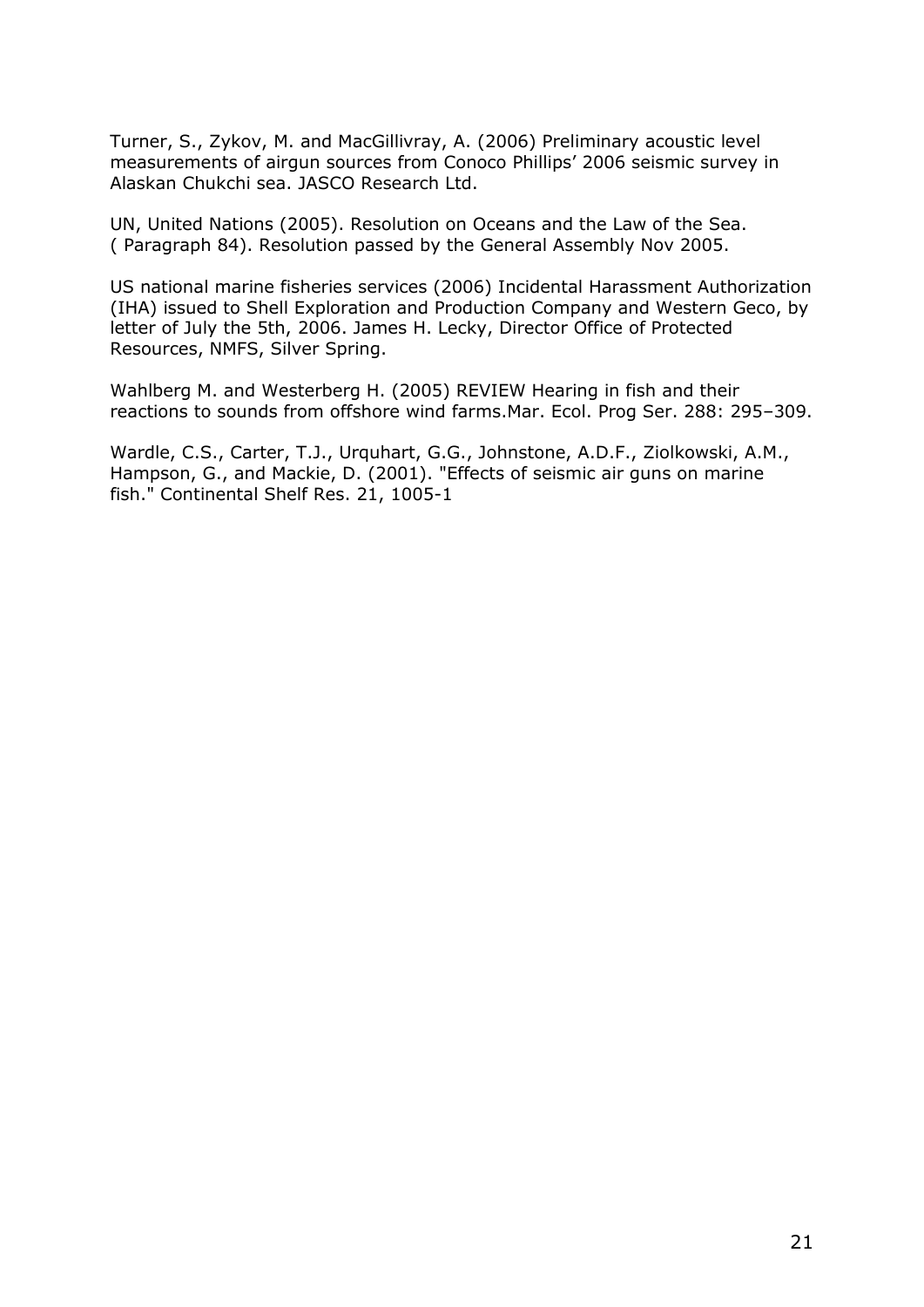Appendix 1. List of some important marine fish and mammals in Norwegian Waters possibly affected by the seismic surveys.

| Norwegian name English name |                          | Latin name                   | <b>North Sea</b> | Norwegian Sea Barents Sea |  |
|-----------------------------|--------------------------|------------------------------|------------------|---------------------------|--|
| Torsk                       | Cod                      | Gadus morhua                 |                  |                           |  |
| <b>Hyse</b>                 | <b>Haddock</b>           | Melanogrammus aeglefinus     |                  |                           |  |
| Sei                         | <b>Saithe</b>            | Pollachius virens            |                  |                           |  |
| Hvitting                    | Whiting                  | Merlangius merlangus         |                  |                           |  |
| <b>Tobis</b>                | Sandeel                  | <b>Ammodytes</b>             | present          | absent                    |  |
| Øyepål                      | Norway pout              | Trisopterus esmarkii         |                  |                           |  |
| Kolmule                     | <b>Blue whiting</b>      | Micromesistius poutassou     |                  |                           |  |
| <b>Makrell</b>              | Mackerel                 | Scomber scombrus             |                  |                           |  |
| <b>Brisling</b>             | Sprat                    | Sprattus sprattus            |                  |                           |  |
| Sild                        | <b>Atlantic herring</b>  | Clupea harengus              |                  |                           |  |
| <b>Breiflabb</b>            | Anglerfish (monk)        | Lophius piscatorius          |                  |                           |  |
| Lange                       | Ling                     | Molva molva                  |                  |                           |  |
| <b>Blålange</b>             | <b>Blue ling</b>         | molva dypterigia             |                  |                           |  |
| <b>Brosme</b>               | Tusk                     | <b>Brosme</b> brosme         |                  |                           |  |
| Gråsteinbit                 | Wolf-fish                | Anarhicas lupus              |                  |                           |  |
| Flekksteinbit               | Spotted wolf-fish        | Anarhicas minor              |                  |                           |  |
| Rognkjeks                   | Lumpsucker               | <b>Cyclopterus lumpus</b>    |                  |                           |  |
| Lodde                       | Capelin                  | <b>Mallotus villosus</b>     |                  |                           |  |
| Blåkveite                   | <b>Greenland halibut</b> | Reinhardtius hippoglossoides |                  |                           |  |
| Gapeflyndre                 | Long rough dab           | Hippoglossoides platessoides |                  |                           |  |
| Knurr                       | Grey gurnard             | Eutrigla gurnardus           |                  |                           |  |
| Lomre                       | Lemon sole               | Microstomus kitt             |                  |                           |  |
| Lyr                         | Pollack                  | Pollachius pollachius        |                  |                           |  |
| ysing_                      | Hake                     | Merluccius merluccius        |                  |                           |  |
| Polartorsk                  | Polar cod                | Boreogadus saida             |                  |                           |  |
| Rødspette                   | European plaice          | Pleuronectes platessa        |                  |                           |  |
| Smørflyndre                 | Witch flounder           | Glyptocephalus cynoglossus   |                  |                           |  |
| Snabeluer                   | Deep-sea redfish         | Sebastes mentella            |                  |                           |  |
| Taggmakrell                 | Horse mackerell          | Trachurus trachurus          |                  |                           |  |
| Tunge                       | Sole                     | Solea vulgaris               |                  |                           |  |
| Vanlig uer                  | Golden redfish           | Sebastes marinus             |                  |                           |  |
| Piggvar                     | Turbot                   | Scophthalmus maximus         |                  |                           |  |
| Slettvar                    | <b>Brill</b>             | Scophthalmus rhombus         |                  |                           |  |
| Sandflyndre                 | Sand dab                 | Limanda limanda              |                  |                           |  |
| Kveite                      | Halibut                  | Hippoglossoides hippoglossus |                  |                           |  |